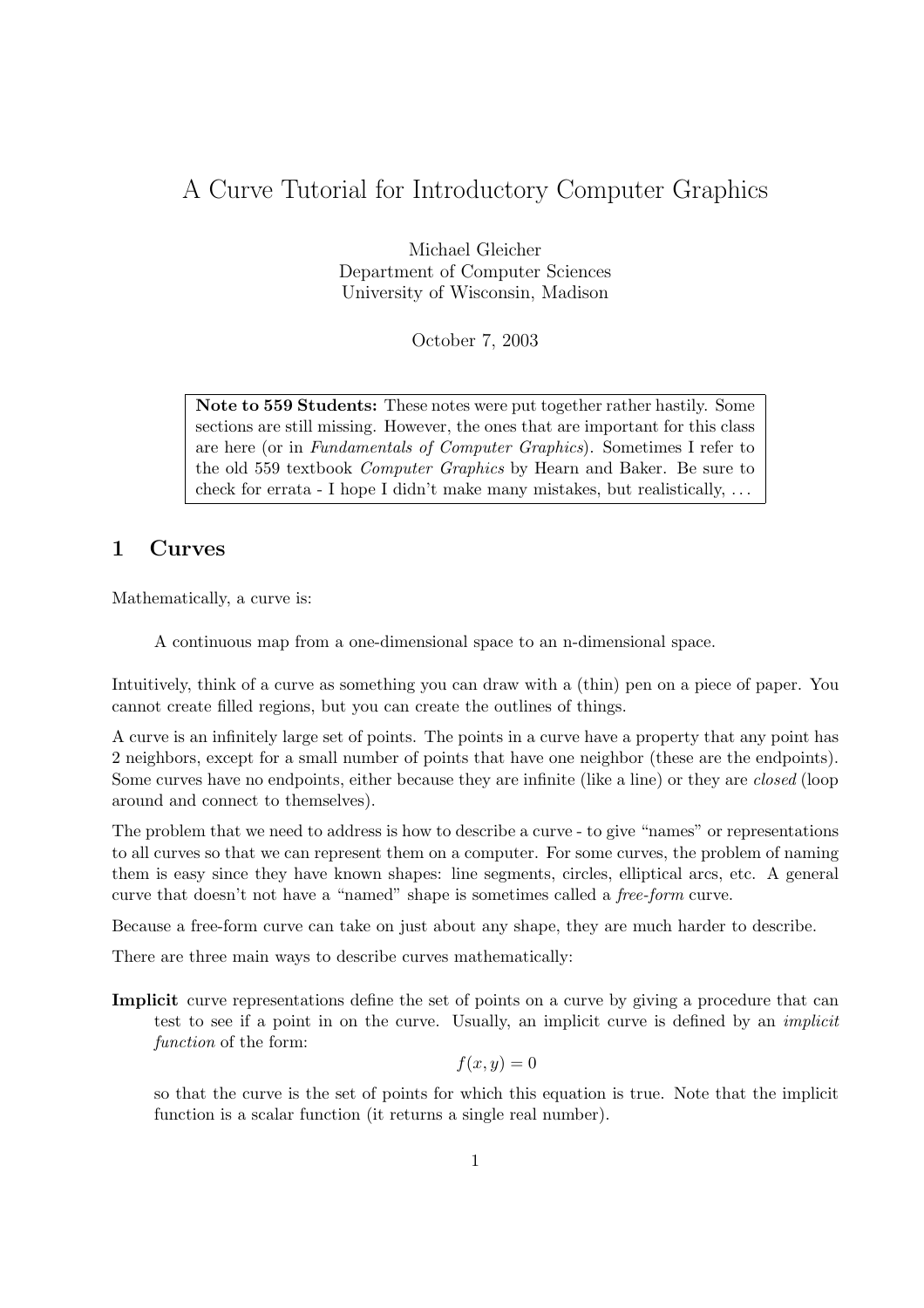Explicit or Parametric curve descriptions provide a mapping from a free parameter to the set of points on the curve. That is, this free parameter (a single number) provides an index to the points on the curve. The parametric form of a curve defines a function that assigns positions to values of the free parameter. Intuitively, if you think of a curve as something you can draw with a pen on a piece of paper, the free parameter is time, ranging from the time that we began drawing the curve to the time that we finish. The parametric function of this curve would tells us where the pen was at any instant in time:

$$
x, y = \mathbf{f}(t).
$$

Note that the parametric function is a vector valued function that returns a vector (a point position). Since we are working in 2D, these will be 2-vectors, but in 3D they would be 3 vectors.

Generative or Procedural curve descriptions provide procedures that can generate the points on the curve that do not fall into the first two categories. Examples of generative curve descriptions include subdivision schemes and fractals.

Some curves can be easily represented in both explicit and implicit forms. For example, a circle with its center at the origin and radius of 1 can be written in implicit form as:

$$
f(x, y) = x^2 + y^2 = 0,
$$

or in parametric form as:

$$
x, y = \mathbf{f}(u) = \cos u, \sin u.
$$

Different representations of curves have advantages and disadvantages. For example, parametric curves are much easier to draw because we can sample the free parameter. Generally, parametric forms are the most commonly used in computer graphics since they are easier to work with. Our focus will be on parametric curves.

### 1.1 Natural and Arc-Length Parameterizations

A parametric curve is a mapping from the values of the free parameter to positions. To be more precise, a parametric curve is a mapping from a range or interval of the parameters. Without loss of generality, we can have the range of the parameter be from 0 to 1. It is often useful to have the parameter in this range. When the free parameter ranges over the unit interval, we often denote it as u.

If we consider the parametric curve to be a line drawn with a pen, we can define the beginning of time (when  $u = 0$ ) to be when the pen is first set down on the paper, and the unit of time to be the amount of time it takes to draw the curve  $(u = 1$  is the end of the curve). To use a different unit for time (for example one second), we scale or shift time into the unit interval. The parametric curve is defined by a function that maps time (in these unit coordinates) to positions. Basically, the definition of the curve is a function that can answer the question "where is the pen at time  $u$ ?"

The existence of the free parameter (or the element of time) adds an invisible, potentially unknown element to our curves. When we look at the curve after it is drawn, we don't necessarily know the timing. The pen might have moved at a constant speed over the entire time interval, or it might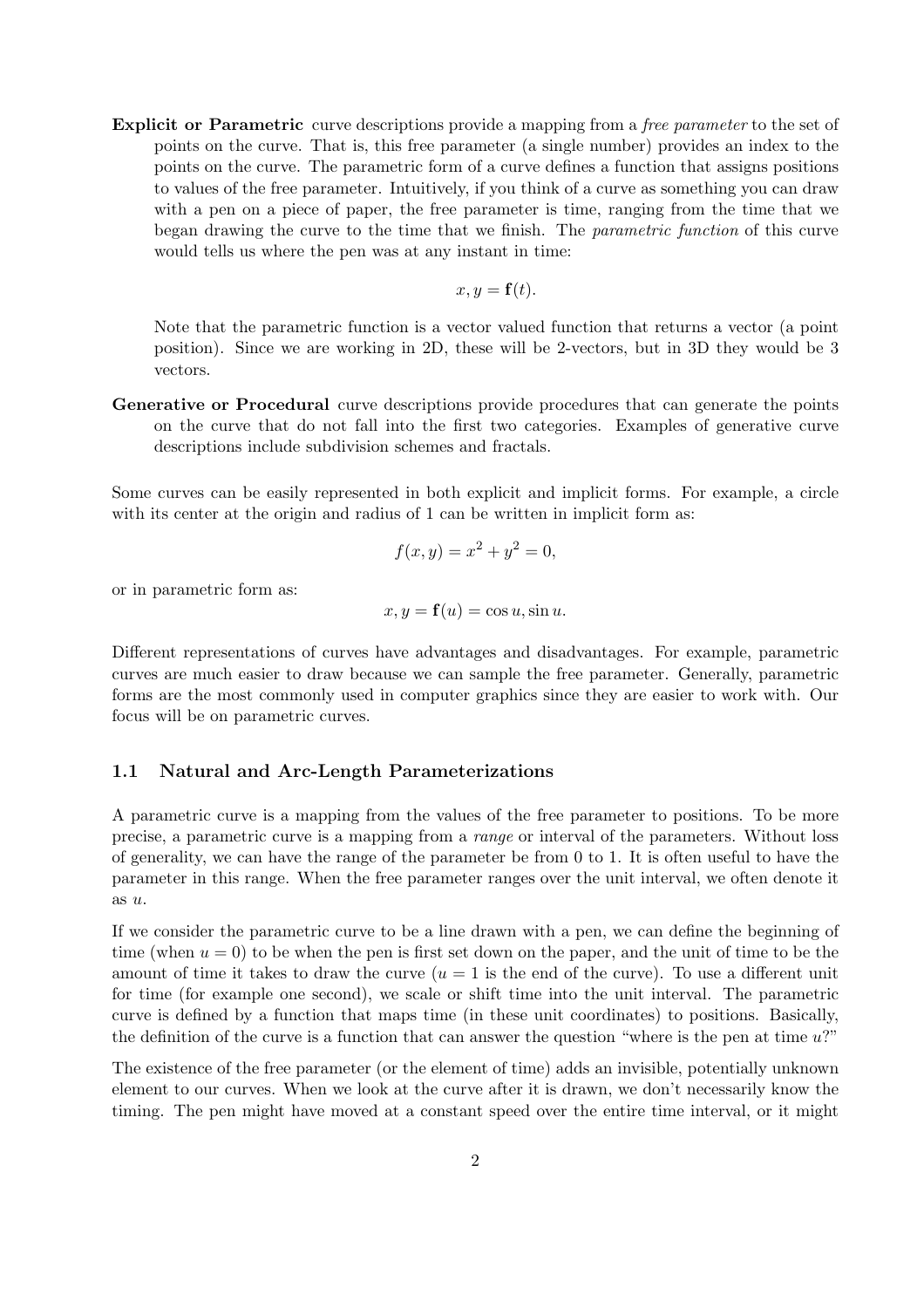

Figure 1: A: a curve that can be easily represented as two lines; B: a curve that can be easily represented as a line and a circular arc; C: approximating curve B with 5 line segments

have started slowly and sped up. While simply using the free parameter (or time) is a simple and natural way to index the points along the curve (and is, therefore, sometimes referred to as the natural parameterization), the fact that we don't know about how the speed changes along the curve can make working with the curve difficult. For example, while  $u = .5$  is halfway through the parameter space, it may not be half-way along the curve if the motion of the pen starts slowly and speeds up at the end.

If we know that the pen moves at a constant velocity, then the values of the free parameters have more meaning. Halfway through parameter space is half-way along the curve. Rather than measuring time, the parameter can be thought to measure length along the curve. Such parameterizations are called arc length parameterizations because they define curves by functions that map from the distance along the curve (known as the arc length) to positions.

Computing the length along a curve can be tricky. In general, it is defined by the integral of the magnitude of the derivative (intuitively, the magnitude of the derivative is the velocity of the pen as it moves along the curve). So, given  $u$ , you can compute s (the arc length distance along the curve from the point  $f(0)$  to the point  $f(u)$  as:

$$
s = \int_0^u \left| \mathbf{f}'(v) \right|^2 dv \tag{1}
$$

where  $f(v)$  is the curve function with a natural parameterization.

Using the arc-length parameterization requires being able to solve Equation 1 for  $u$  given  $s$ . For many of the kinds of curves we examine, it cannot be done in a closed-form (simple) manner, and must be done numerically. In this document, we work exclusively with natural parameterizations.

Generally, we use the variable  $u$  to denote natural free parameters that range over the unit interval, s to denote arc-length free parameters, and t to represent parameters that aren't one of the other two.

#### 1.2 Piecewise Parametric Representations

For some curves, defining a parametric function that represents their shape is easy. For example, lines, circles, and ellipses all have simple functions that define the points they contain in terms of a parameter. For many curves, finding a function that describes their shape can be hard. The main strategy that we use to create complex curves is divide-and-conquer: we break the curve into a number of simpler smaller pieces, each of which has a simple description.

For example, consider the curve in Figures 1. The first two curves are easily described in terms of two pieces. In the case of curve B, we need two different kinds of pieces: a line segment and a circle.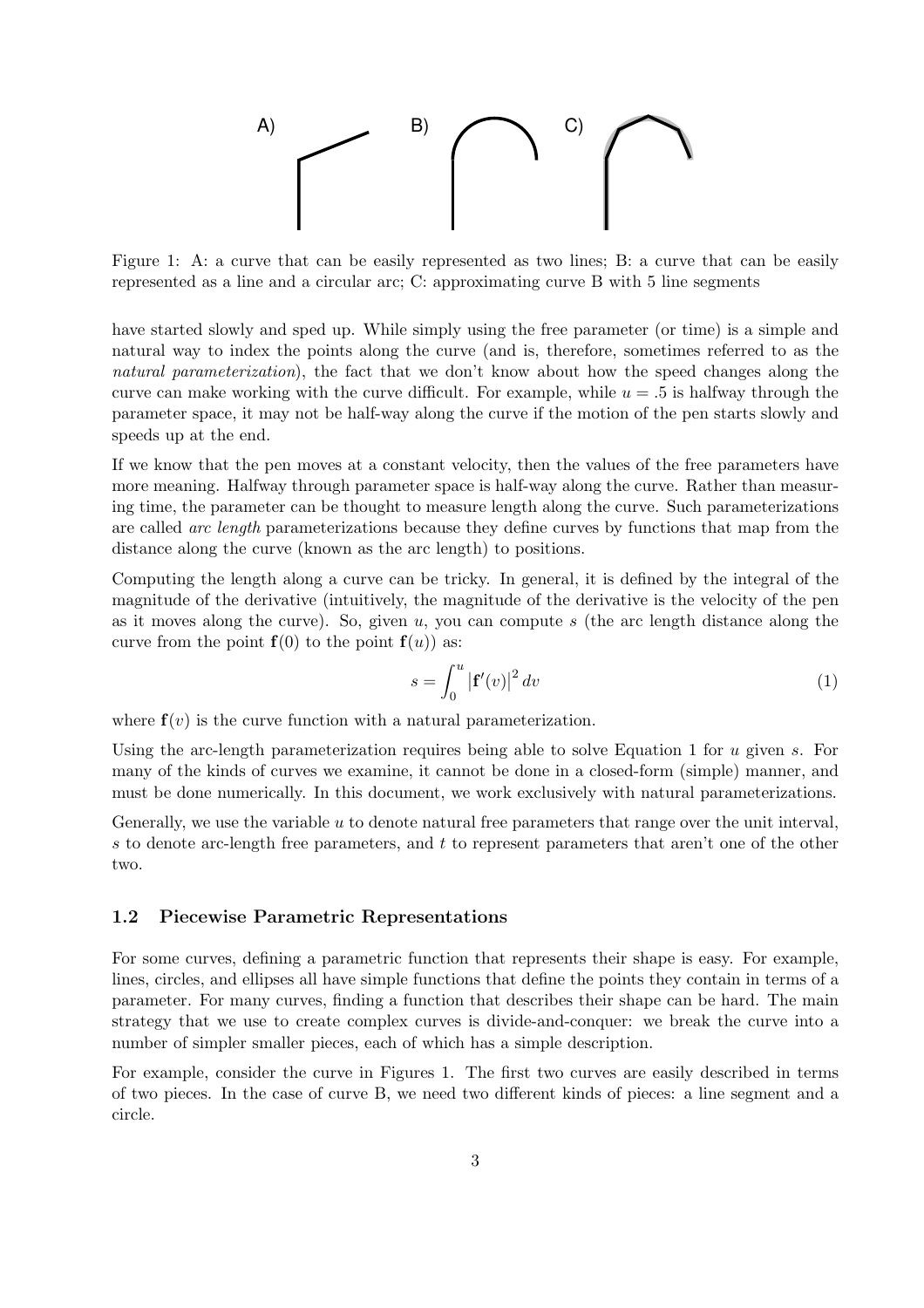To create a parametric representation of a compound curve (like B), we need to have our parametric function switch between the functions that represent the pieces. If we always define our parametric functions over the range  $0 \le u \le 1$ , then curve A or B might be defined as:

$$
\mathbf{f}(u) = \begin{cases} \mathbf{f}_1(2*u) & \text{if } u \leq .5\\ \mathbf{f}_2(2*u-1) & \text{if } u > .5, \end{cases}
$$
 (2)

where  $f_1$  is the parametric function of the first piece, and  $f_2$  is the parametric function of the second piece, and both of these functions are defined over the unit interval.

We need to be careful in defining the functions  $f_1$  and  $f_2$  to make sure that the pieces of the curve fit together. If  $f_1(1) \neq f_2(0)$ , then our curve pieces will not connect, and will not form a single continuous curve.

To represent curve B in Figure 1 well, we needed to use two different types of pieces: a line segment and a circular arc. For simplicity's sake, we may prefer to use a single type of pieces. If we try to recreate curve B with only one type of piece (line segments), we cannot exactly recreate the curve (unless we use an infinite number of pieces). While the new curve made of line segments (as in Figure 1 C) may not be exactly the same shape as B, it might be close enough for our uses. In such a case, we might prefer the simplicity of using the simpler line segment pieces to having a curve that more accurately represents the shape.

Also, notice that as we use an increasing number of pieces, we can get a better approximation. In the limit (using an infinite number of pieces) we can exactly represent the original shape.

One advantage to using a piecewise representation is that it allows us to make a tradeoff between:

- 1. how well our represented curve approximates the real shape we are trying to represent;
- 2. how complicated the pieces that we use are;
- 3. how many pieces we use.

So if we're trying to represent a complicated shape, we might decide that a crude approximation is acceptable, and use a small number of simple pieces. To improve the approximation we can choose between using more pieces and using more complicated pieces.

In computer graphics practice, we tend to prefer using relatively simple curve pieces (either line segments or cubic polynomial segments).

## 2 Curve Properties

To describe a curve, we need to give some facts about its properties. For "named" curves, the properties are usually specific to the type of curve. For example, to describe a circle, we might provide its radius and the position of its center. For an ellipse, we might also provide the orientation of its major axis, and the ratio of the lengths of the axes. For free form-curves however, we need to have a more general set of properties to describe individual curves.

Some properties of curves describe only a single place on the curve, while other properties require knowledge of the whole curve. For an intuition of the difference, imagine that the curve is a train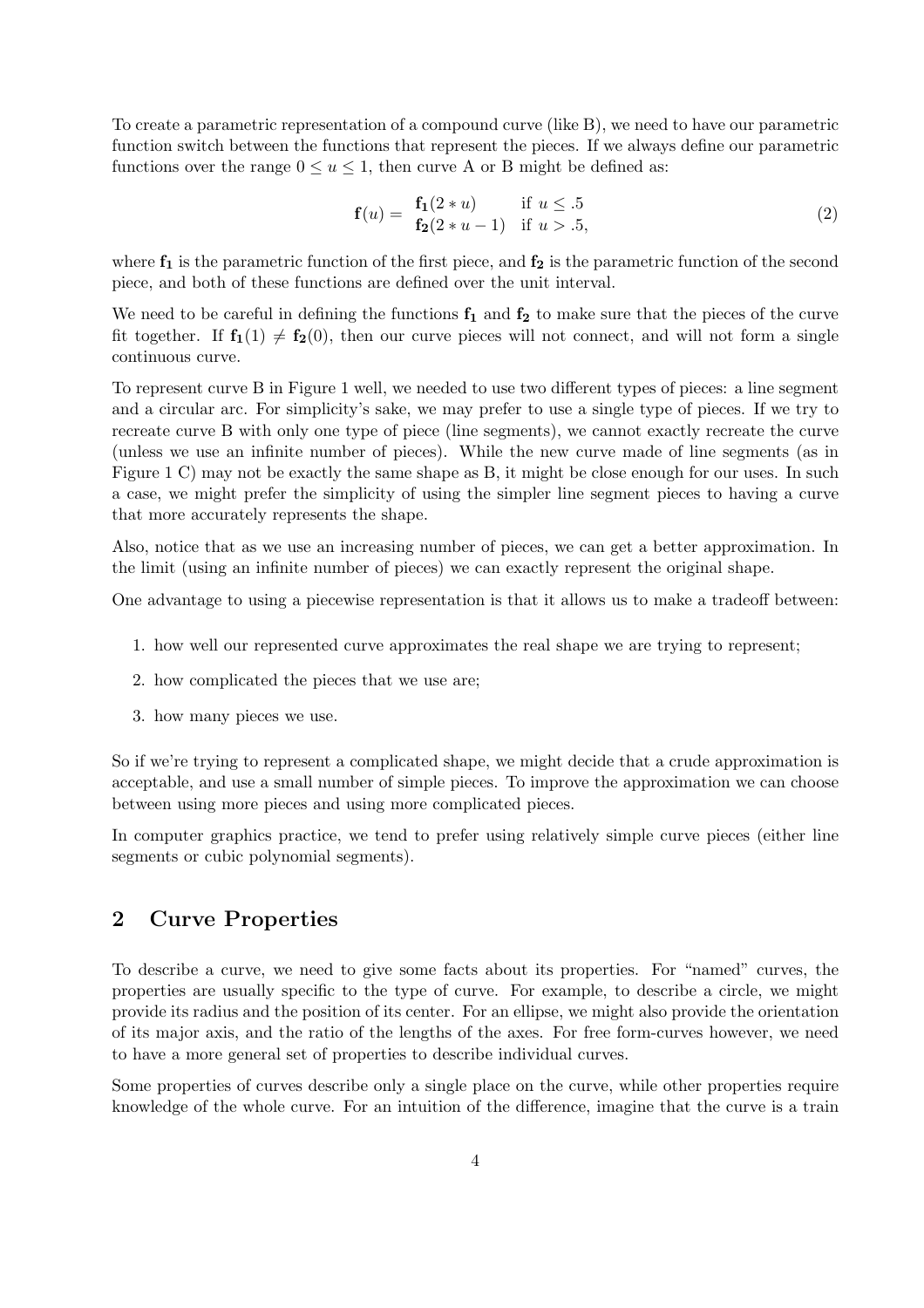track. If you are standing on the track on a foggy day you can tell that the track it is straight or curving and whether or not you at at an end point. These are local properties. You cannot tell whether or not the track is a closed curve, or crosses itself, or how long it is. We call the second kind a global property.

The study of local properties of geometric objects (curves and surfaces) is known as differential geometry. Technically, to be a differential property there are some mathematical restrictions about the properties (roughly speaking, in the train track analogy, you would not be able to have a GPS or a compass). Rather than worry about this distinction, I will use the term local property rather than differential property.

Local properties are important tools for describing curves because they do not require knowledge about the whole curve. Local properties include:

- continuity
- position at a specific place on the curve
- direction at a specific place on the curve
- curvature (and other derivatives).

Some examples of useful global properties include:

- whether the curve is open or closed
- whether the curve ever passes through a particular point, or goes through a particular region
- whether the curve ever points in a particular direction

### 2.1 Continuity

It will be very important to understand the local properties of a curve where two parametric pieces come together. If a curve is defined using an equation like Equation 2, then we need to be careful about how the pieces are defined. If  $f_1(1) \neq f_2(0)$ , then the curve will be "broken" - we would not be able to draw the curve in a continuous stroke of a pen. We call the condition that the curve pieces fit together continuity conditions because if they hold, the curve can be drawn as a continuous piece.

In addition to the positions, we can also check that the derivatives of the pieces match correctly. If  $f_1'(1) \neq f_2'(0)$ , then the combined curve will have an abrupt change in its first derivative at the switching point. The first derivative will not be continuous. In general, we say that a curve is  $C(n)$ continuous if all of its derivatives up to  $n$  match across pieces. We denote the position itself as the  $0<sup>th</sup>$  derivative, so that the  $C(0)$  continuity condition means that the positions of the curve are continuous, and C(1) continuity means that positions and first derivatives are continuous.

An illustration of some continuity conditions is shown in Figure 2. A discontinuity in the first derivative (the curve is  $C(0)$  but not  $C(1)$ ) is usually noticeable because it leads to a sharp corner. A discontinuity in the second derivative is sometimes visually noticeable. Discontinuities in higher derivatives might matter, depending on the application. For example, if the curve is a motion, an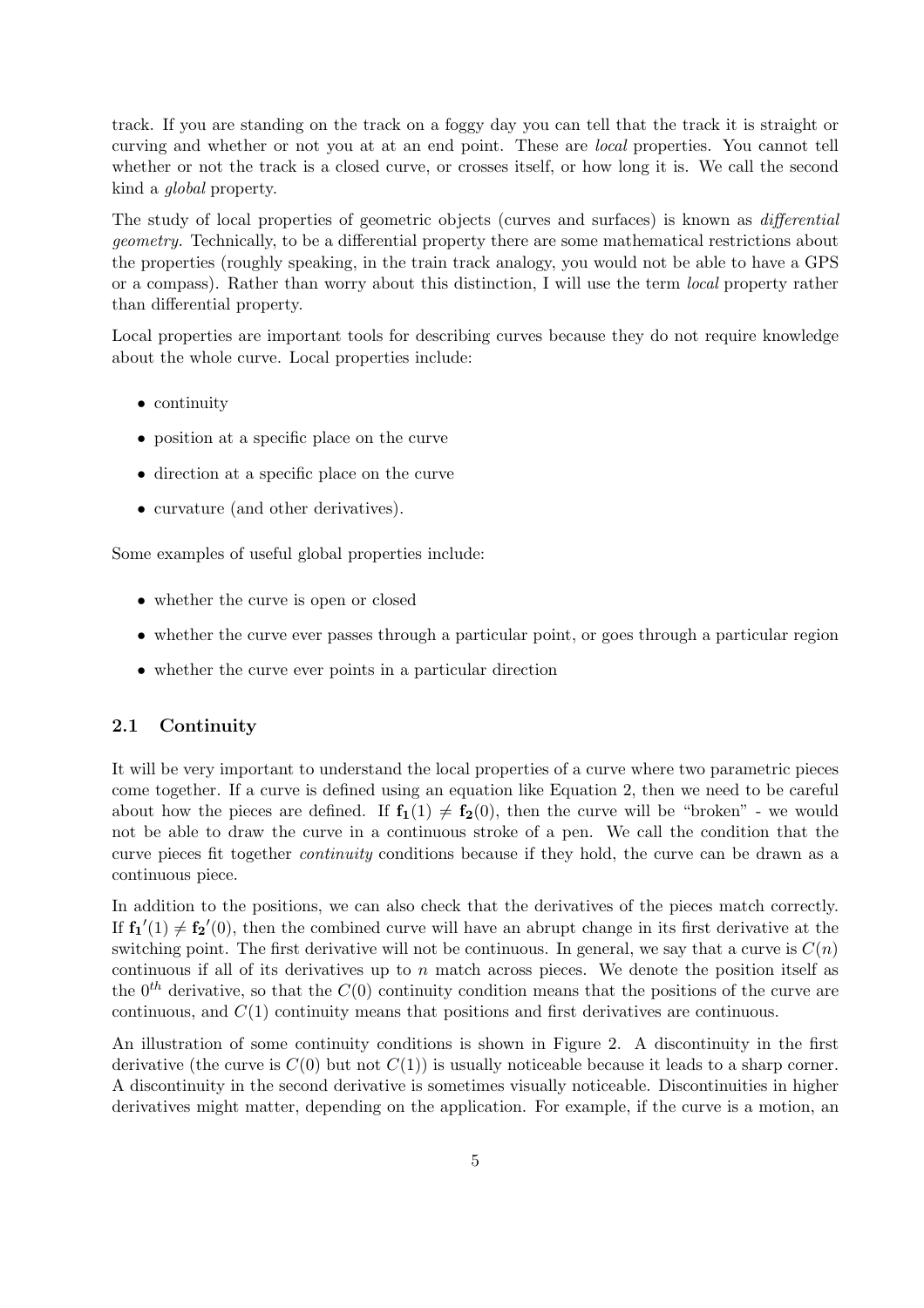

Figure 2: An illustration of various types of continuity between two curve segments

abrupt change in the 2nd derivative is noticeable, so 3rd derivative continuity is often useful. If the curve is going to have a fluid flowing over it (for example if it is the shape for an airplane wing or boat hull), a discontinuity in the 4th or 5th derivative might cause turbulence.

We have been considering derivative continuity with natural (rather than arc-length) parameterizations. Curves that are  $C(1)$  continuous in their natural parameterizations may not be continuous in the derivatives of their arc length parameterizations. Creating continuity conditions for arc-length parameterizations can be very difficult.

Because the "speed" of the parameterization might be different, even if the derivatives match, we define a different type of continuity that ignores the speed. We define geometric continuity to be the condition where the derivative of the end of one segment differs only in magnitude from the beginning of the next. That is, where the  $C(1)$  condition requires:

$$
\mathbf{f_1}'(1) = \mathbf{f_2}'(0),
$$

the  $G(1)$  continuity condition requires:

.

$$
\mathbf{f_1}'(1) = k \; \mathbf{f_2}'(0)
$$

for some value k. Geometric continuity is less restrictive than parametric continuity (a  $C(n)$  curve is necessarily  $G(n)$ , but not vice versa).

## 3 Parametric Polynomial Pieces

The most popular representations for curves in computer graphics are piecewise parametric functions where each piece is a polynomial of the free parameter. Piecewise linear representations (a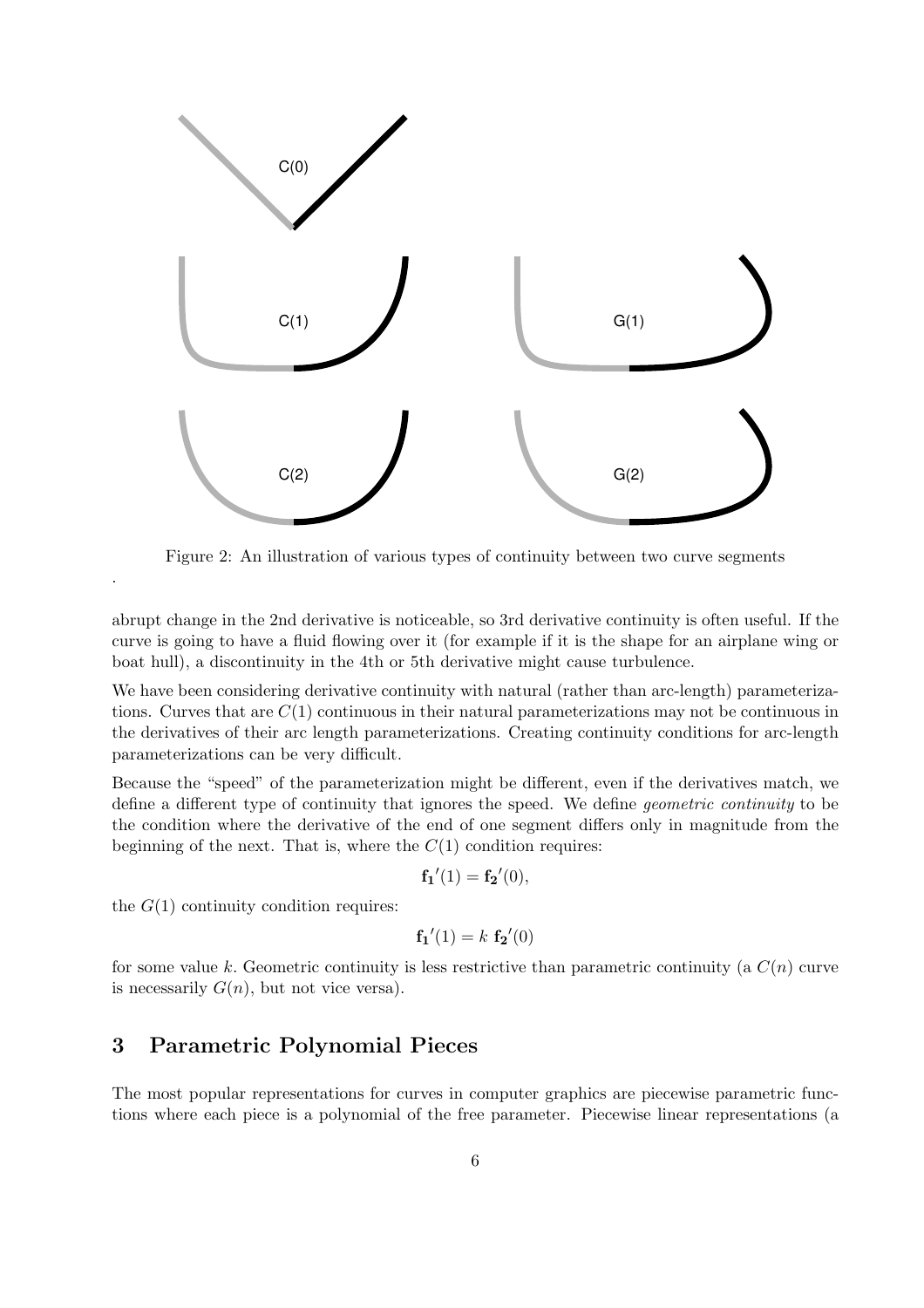line segment is a polynomial of order 1) are a special case of this. In this section, we look over the mathematics of the individual polynomial pieces. In the next section, we discuss how to put pieces of polynomials together.

To introduce the concepts of polynomial parametric curves, we will discuss line segments. In practice, line segments are so simple that the mathematical derivations will seem extraneous. However, by understanding this simple case, things will be easier when we move on to more complicated polynomials.

### 3.1 A Line Segment

Let's return to a line segment that connects point  $\mathbf{p_0}$  to  $\mathbf{p_1}$ . We could write the parametric function over the unit domain for this line segment as:

$$
\mathbf{f}(u) = (1 - u)\mathbf{p_0} + u\mathbf{p_1}.\tag{3}
$$

Since we're treating each element of the point vector independently, we could have written this as separate equations in each dimension,

$$
f_x(u) = (1 - u)p_{0x} + up_{1x}
$$
  

$$
f_y(u) = (1 - u)p_{0y} + up_{1y},
$$

but from now on we'll stick to vector notation since its cleaner. We will call the vector of control parameters p the control points, and each element of p a control point.

While describing a line segment by the positions of its endpoints is obvious and usually convenient, there are other ways to describe a line segment. For example:

- 1. the position of the center of the line segment, the orientation, and the length;
- 2. the position of one endpoint and the position of the second point relative to the first;
- 3. the position of the middle of the line segment and one end.

It should be fairly obvious that given one kind of a description of a line segment, we can switch to another.

A different way to describe a line segment is:

$$
\mathbf{f}(u) = \mathbf{a_0} + u\mathbf{a_1}.\tag{4}
$$

Any line segment can be represented either by specifying  $\mathbf{a}_0$  and  $\mathbf{a}_1$ , or the endpoints ( $\mathbf{p}_0$  and p1). It is usually more convenient to specify the endpoints, because we can compute the other parameters from the endpoints.

The description of the line using  $a_0$  and  $a_1$  is convenient mathematically because it has a form that extends easily to more complicated curves. More generally, we might write Equations 4 as:

$$
\mathbf{f}(u) = \sum_{i=0}^{n} u^{i} \mathbf{a}_{i},\tag{5}
$$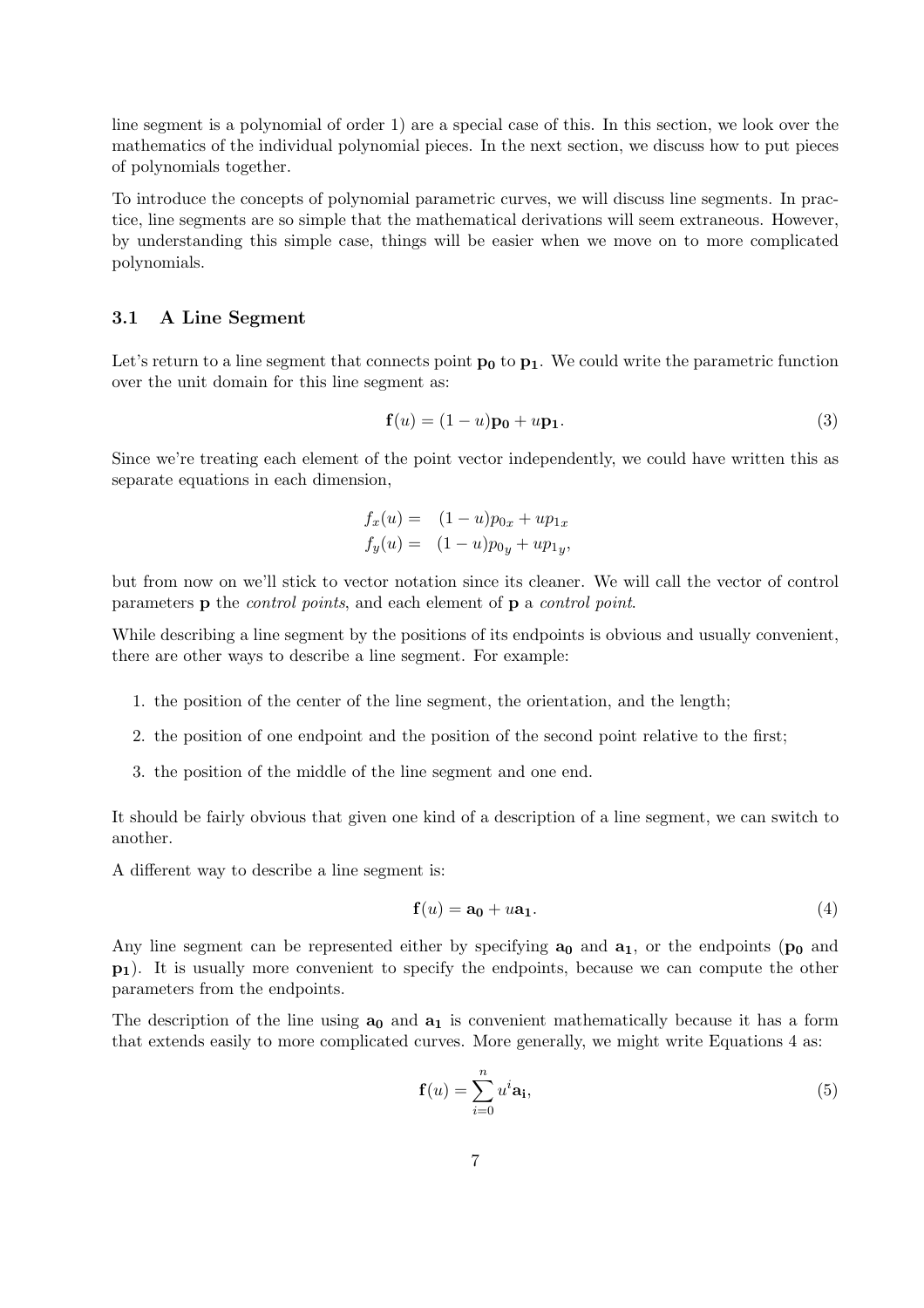where n is the degree of the polynomial  $(1 \text{ for a line})$ . To write this equation in a vector form, we define a vector  $\bf{u}$  that is a vector of the powers of u:

$$
\mathbf{u} = \left[1 \ u \ u^2 \ u^3 \ \dots \ u^n\right]
$$

so that Equation 5 can be written as:

$$
\mathbf{f}(u) = \mathbf{u} \mathbf{a}.\tag{6}
$$

This vector notation will make transforming between different forms of the curves easier.

Equations 5 or 6 describe a curve segment by the set of polynomial coefficients for the simple form of the polynomial. We call such a representation the canonical form. I will denote the parameters of the canonical form by a.

While it is mathematically simple, canonical form is not always the most convenient way to specify curves. For example, we might prefer to specify a line segment by the positions of its endpoints. If we want to define  $\mathbf{p}_0$  to be the beginning of the segment (where the segment is when  $u = 0$ ) and  $p_1$  to be the end of the line segment (where the line segment is at  $u = 1$ ), we can write:

$$
\begin{array}{lll}\n\mathbf{p0} & = \mathbf{f}(0) & = [1 \ 0] & [\mathbf{a_0} \ \mathbf{a_1}] \\
\mathbf{p1} & = \mathbf{f}(1) & = [1 \ 1] & [\mathbf{a_0} \ \mathbf{a_1}].\n\end{array} \tag{7}
$$

We can solve these equations for  $a_0$  and  $a_1$ :

$$
\begin{aligned}\na_0 &= \quad p_0 \\
a_1 &= \quad p_1 - p_0.\n\end{aligned}
$$

#### 3.1.1 Matrix Form for Polynomials

While this first example was easy easy enough to solve, for more complicated examples it will be easier to write Equation 7 in the form:

$$
\left[\begin{array}{c} \mathbf{p_0} \\ \mathbf{p_1} \end{array}\right] = \left[\begin{array}{cc} 1 & 0 \\ 1 & 1 \end{array}\right] \left[\begin{array}{c} \mathbf{a_0} \\ \mathbf{a_1} \end{array}\right].
$$

Or, if we call this *constraint matrix*  $C$ , we can write

$$
\mathbf{p} = \mathbf{C} \mathbf{a},\tag{8}
$$

although, this is being a little sloppy with notation<sup>1</sup>. If having vectors of points bothers you, you can consider each dimension independently (so that **p** is  $[p_{0x}$   $p_{1x}]$  or  $[p_{0y}$   $p_{1y}]$ ) and **a** is handled correspondingly).

We can solve Equation 8 for a by finding the inverse of C. This matrix we will call the basis matrix, and we will denote it by B. The basis matrix is very handy since it tells us how to convert between the convenient parameters p and the canonical form a, and therefore gives us an easy way to evaluate the curve:

$$
\mathbf{f}(u) = \mathbf{u} \mathbf{B} \mathbf{p}.
$$

We can find a basis matrix for whatever form of the curves that we want, providing that there are no non-linearities in the definition of the parameters.

<sup>&</sup>lt;sup>1</sup>I am being very sloppy about whether vectors are row vectors or column vectors. In general, the sense of a vector should be obvious from its context, and I'll skip all of the transpose symbols for vectors.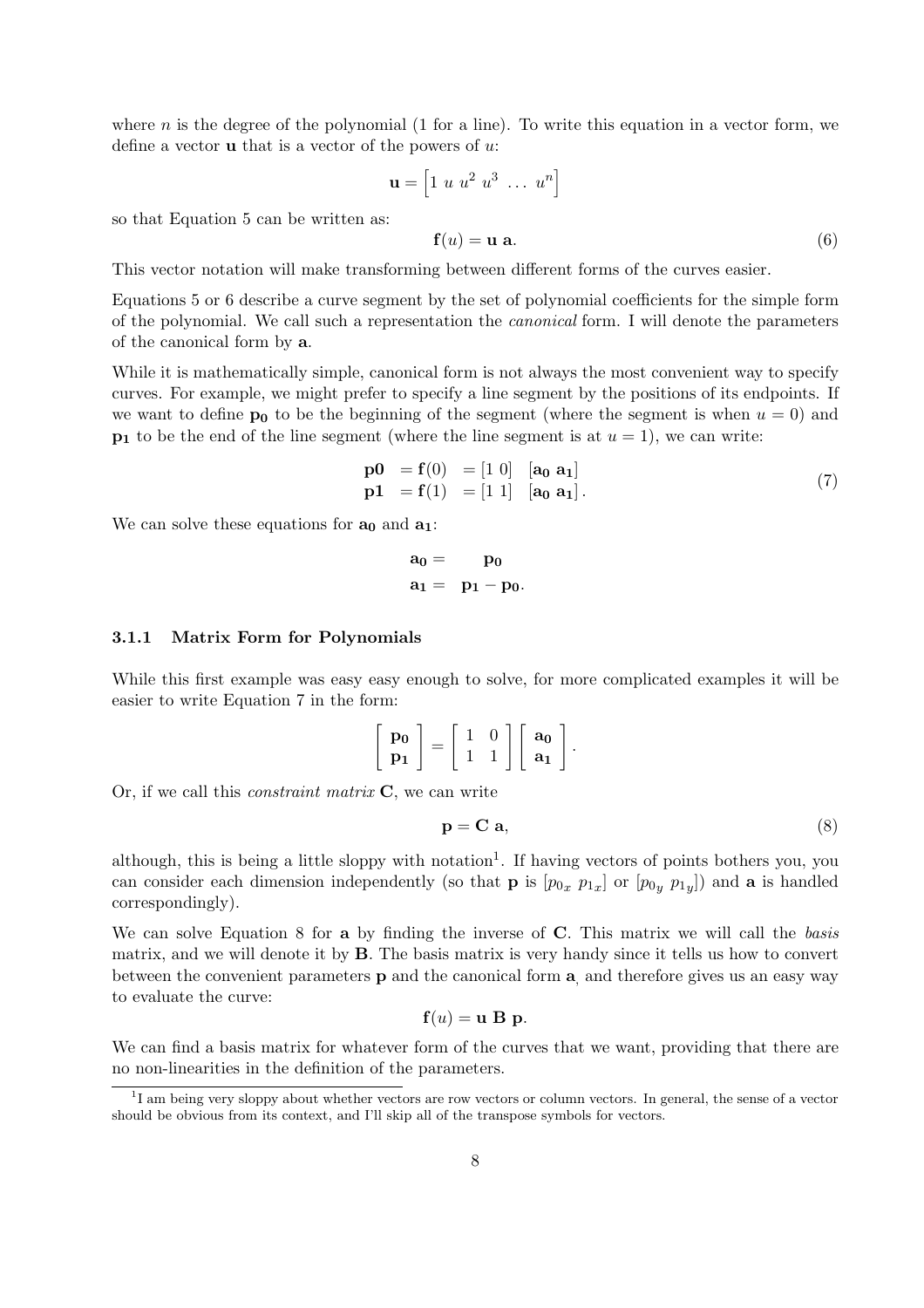Another Example: Suppose we want to parameterize the line segment so that  $p_0$  is the halfway point  $(u = .5)$ , and  $\mathbf{p}_1$  is the ending point  $(u = 1)$ . To derive the basis matrix for this parameterization:

$$
(p_0)
$$
 =  $\mathbf{f}(.5)$  = 1  $\mathbf{a_0}$  + .5  $\mathbf{a_1}$   
\n $(p_1)$  =  $\mathbf{f}(1)$  = 1  $\mathbf{a_0}$  + 1  $\mathbf{a_1}$ 

So

$$
\mathbf{C} = \begin{bmatrix} 1 & .5 \\ 1 & 1 \end{bmatrix}
$$

$$
\mathbf{B} = \mathbf{C}^{-1} = \begin{bmatrix} 2 & -1 \\ -2 & 2 \end{bmatrix}
$$

.

and, therefore

#### 3.2 Beyond Line Segments

Line segments are simple enough that the effort of finding a basis matrix is silly. However, it was good practice for curves of higher degree. First, let's consider quadratics (curves of degree 2). The advantage of the canonical form (Equation 5) is that it works for these more complicated curves, just by letting  $n$  be a larger number.

A quadratic (a degree 2 polynomial) has 3 coefficients,  $\mathbf{a_0}, \mathbf{a_1}, \text{ and } \mathbf{a_2}.$  These coefficients are not convenient for describing the shape of the curve. However, we can use the same basis matrix method to devise more convenient parameters. If we know the value of u, Equation 5 becomes a linear equation in the parameters,and the linear algebra from the last section still works.

Suppose that we wanted to describe our curves by the position of the beginning  $(u = 0)$ , middle<sup>2</sup>  $(u = .5)$ , and end  $(u = 1)$ . Filling the appropriate values into Equation 5:

$$
\begin{array}{llll}\n\mathbf{p_0} & = f(0) & = \mathbf{a_0} + 0^1 & \mathbf{a_1} + 0^2 & \mathbf{a_2} \\
\mathbf{p_1} & = f(.5) & = \mathbf{a_0} + .5^1 & \mathbf{a_1} + .5^2 & \mathbf{a_2} \\
\mathbf{p_2} & = f(1) & = \mathbf{a_0} + 1^1 & \mathbf{a_1} + 1^2 & \mathbf{a_2}.\n\end{array}
$$

So the constraint matrix is:

and the basis matrix is:

$$
\mathbf{C} = \begin{bmatrix} 1 & 0 & 0 \\ 1 & .5 & .25 \\ 1 & 1 & 1 \end{bmatrix},
$$

$$
\mathbf{B} = \mathbf{C}^{-1} = \begin{bmatrix} 1 & 0 & 0 \\ -3 & 4 & -1 \\ 2 & -4 & 2 \end{bmatrix}
$$

There is one additional type of constraint (or parameter) that is sometimes convenient to specify: the derivative of the curve (with respect to its free parameter) at a particular value. Intuitively, the derivatives tell us how the curve is changing, so that the first derivative tells us what direction the curve is going, the second derivative tells us how quickly the curve is changing direction, etc. We will see examples of why it is useful to specify derivatives later.

<sup>&</sup>lt;sup>2</sup>Notice that this is the middle of the parameter space, which might not be the middle of the curve itself.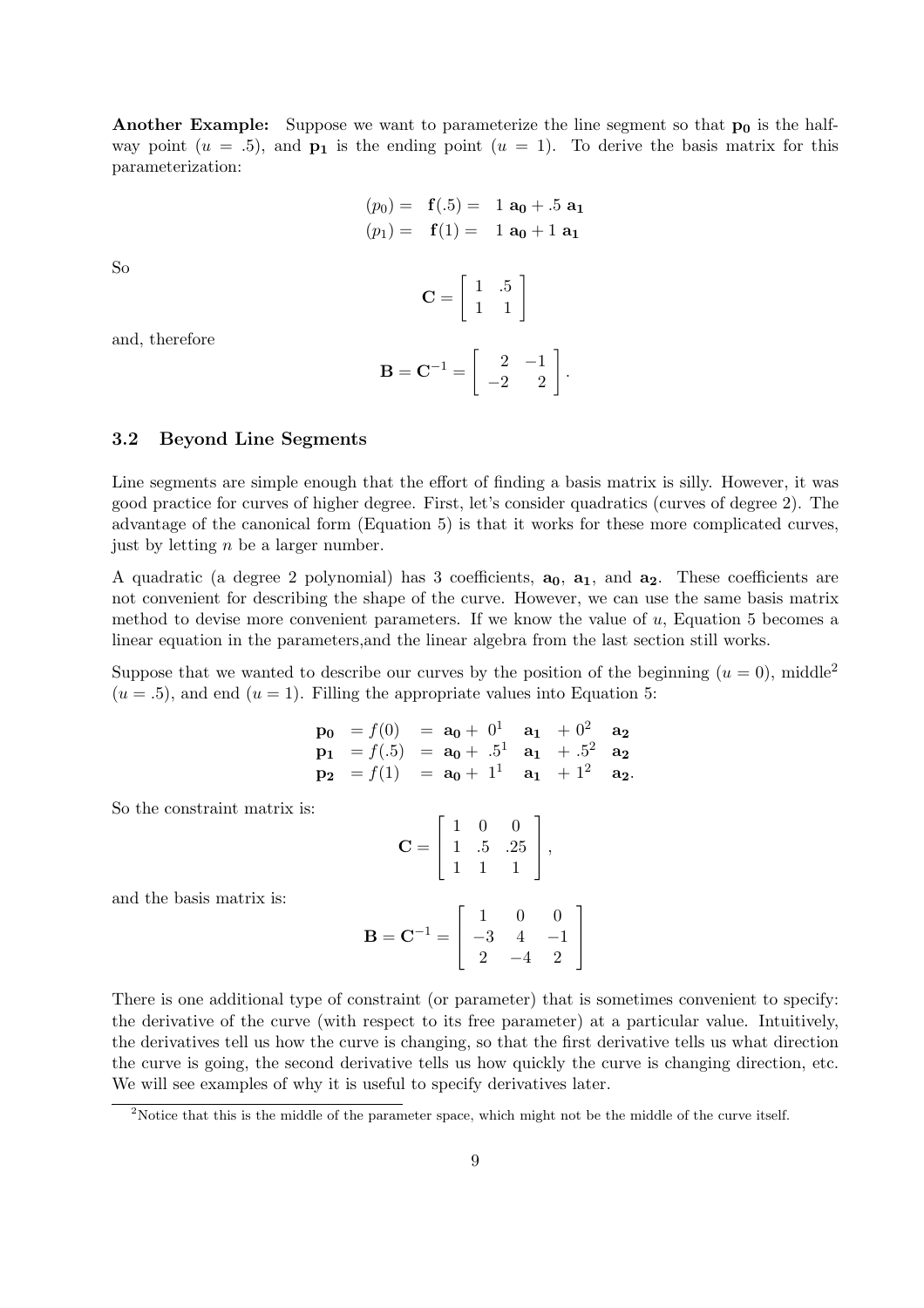For the quadratic,

$$
\mathbf{f}(u) = \mathbf{a_0} + \mathbf{a_1}u + \mathbf{a_2}u^2,
$$

the derivatives are simple:

$$
\mathbf{f}'(u) = \frac{df}{du} = \mathbf{a_1} + 2\mathbf{a_2}u,
$$

and

$$
\mathbf{f}''(u) = \frac{d^2 f}{du^2} = \frac{df'}{du} = 2\mathbf{a_2}.
$$

Or, more generally,

$$
\mathbf{f}'(u) = \sum_{i=1}^{n} i u^{i-1} \mathbf{a_i},
$$
  

$$
\mathbf{f}''(u) = \sum_{i=2}^{n} i(i-1) u^{i-2} \mathbf{a_i}.
$$

For example, consider a case where we want to specify a quadratic curve segment by the position, first, and second derivative at its middle  $(u = .5)$ .

$$
\begin{array}{rcl}\n\mathbf{p_0} & = f(.5) & = \mathbf{a_0} + .5^1 \quad \mathbf{a_1} + .5^2 \quad \mathbf{a_2} \\
\mathbf{p_1} & = f'(.5) & = .41 + 2 \quad (.5) \quad \mathbf{a_2} \\
\mathbf{p_2} & = f''(.5) & = .42.\n\end{array}
$$

So the constraint matrix is:

$$
\mathbf{C} = \left[ \begin{array}{rrr} 1 & .5 & .25 \\ 0 & 1 & 1 \\ 0 & 0 & 2 \end{array} \right],
$$

and the basis matrix is:

$$
\mathbf{B} = \mathbf{C}^{-1} = \begin{bmatrix} 1 & -0.5 & 0.125 \\ 0 & 1 & -0.5 \\ 0 & 0 & 0.5 \end{bmatrix}
$$

## 3.3 Basis Matrices for Cubics

Cubic polynomials are popular in graphics (See Section 5). One reason is that the basis matrix is a 4x4 matrix, which is something graphics people work with a lot. The derivations for the various forms of cubics are just like the derivations we've seen already in this section. We will work through one more example, for practice.

A very useful form of a cubic polynomial is the Hermite form, where we specify the position and 1st derivative at the beginning and end. That is,

$$
p_0 = f(0) = a_0 + 01 a_1 + 02 a_2 + 03 a_3\n p_1 = f'(0) = a_1 + 2 + 01 a_2 + 3 + 02 a_3\n p_2 = f(1) = a_0 + 11 a_1 + 12 a_2 + 13 a_3\n p_3 = f'(1) = a_1 + 2 + 11 a_2 + 3 + 12 a_3
$$

So the constraint matrix is:

$$
\mathbf{C} = \left[ \begin{array}{cccc} 1 & 0 & 0 & 0 \\ 0 & 1 & 0 & 0 \\ 1 & 1 & 1 & 1 \\ 0 & 1 & 2 & 3 \end{array} \right],
$$

 $\overline{a}$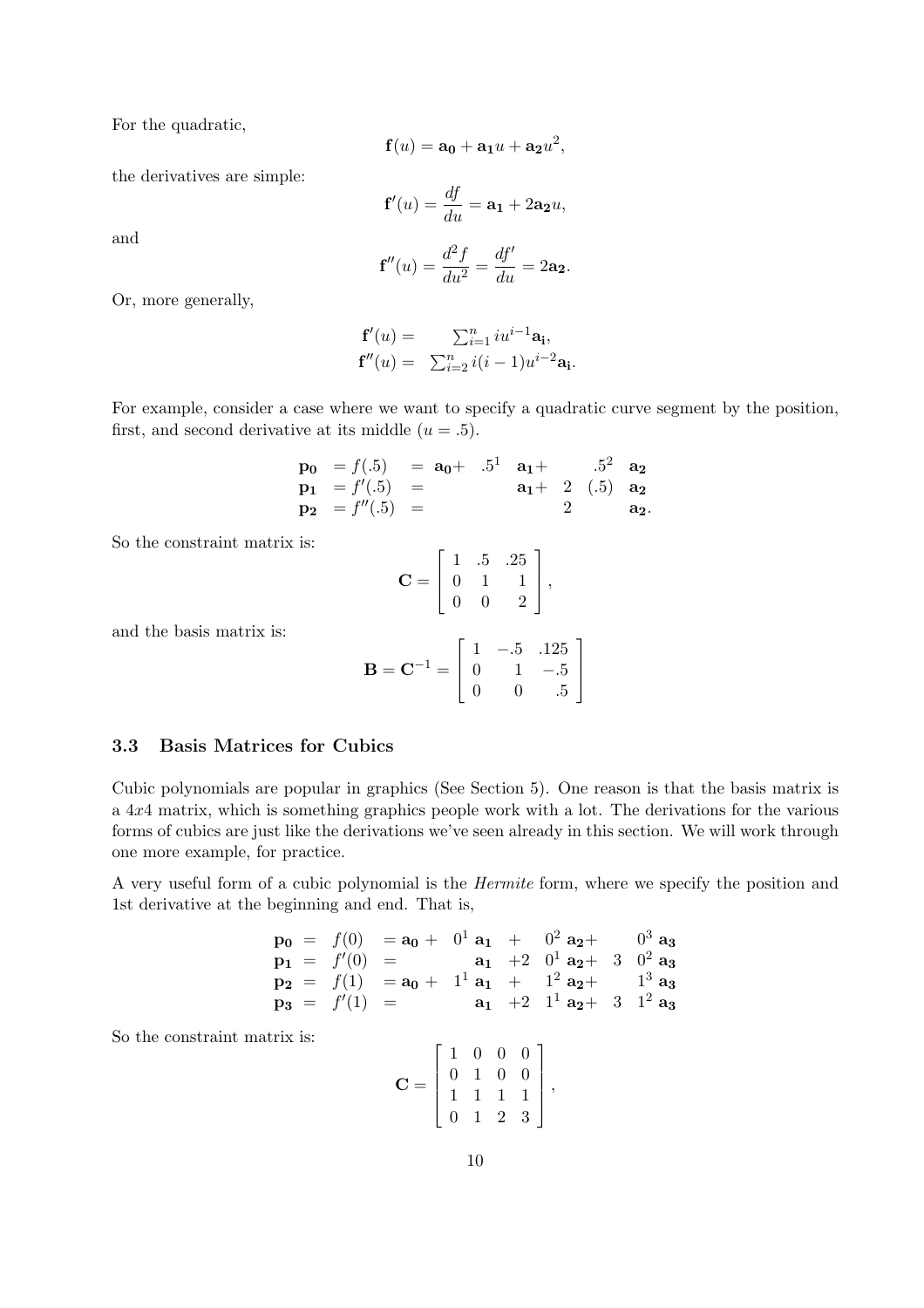and the basis matrix is:

$$
\mathbf{B} = \mathbf{C}^{-1} = \left[ \begin{array}{rrrr} 1 & 0 & 0 & 0 \\ 0 & 1 & 0 & 0 \\ -3 & -2 & 3 & -1 \\ 2 & 1 & -2 & 1 \end{array} \right]
$$

We will discuss Hermite cubic splines in Section 5.2.

#### 3.4 Blending Functions

If we know the basis matrix  $(B)$  we can multiply it by the parameter vector  $(u)$  to get a vector of functions

$$
\mathbf{b}(u) = \mathbf{u} \ \mathbf{B}.
$$

Notice that we denote this vector by  $\mathbf{b}(u)$  to emphasize the fact that its value depends on the free parameter u. We call the elements of  $\mathbf{b}(u)$  the *blending functions* because they specify how to blend the values of the parameter vector together:

$$
\mathbf{f}(u) = \sum_{i=0}^{n} \mathbf{b_i}(u)\mathbf{p_i}.
$$
 (9)

It is important to note that for a chosen value of u, Equation 9 is a *linear* equation, specifying a linear blend (or weighted average) of the control points. This is true no matter what degree polynomials are "hidden" inside of the  $b_i$  functions.

Blending functions provide a nice abstraction for describing curves. Any type of curve that can be represented as a weighted linear combination of its control points, where those weights are computed as some arbitrary functions of the free parameter.

For a single polynomial segment, writing out the blending functions is probably over-kill.

Another common term for blending function is basis function.

#### 3.5 Exercises

For each of the following, find the constraint matrix, the basis matrix, and the blending functions. You should not invert matrices by hand - use a program such as MATLAB or OCTAVE (a free MATLAB-like system).

EX1: A Line Segment: Parameterized with  $p_0$  being 25% of the way along the segment  $(u = .25)$ , and  $\mathbf{p}_1$  being 75% of the way.

**EX2:** A Quadratic: Parameterized with  $p_0$  being the position of the beginning point  $(u = 0)$ ,  $p_1$  being the 1st derivative at the beginning point, and  $p_2$  being the 2nd derivative at the beginning point.

**EX3:** A Cubic: With its control points being positions that are equally spaced ( $\mathbf{p_0}$  has  $u = 0$ ,  $p_1$  has  $u = 1/3$ ,  $p_2$  has  $u = 2/3$ , and  $p_3$  has  $u = 1$ ).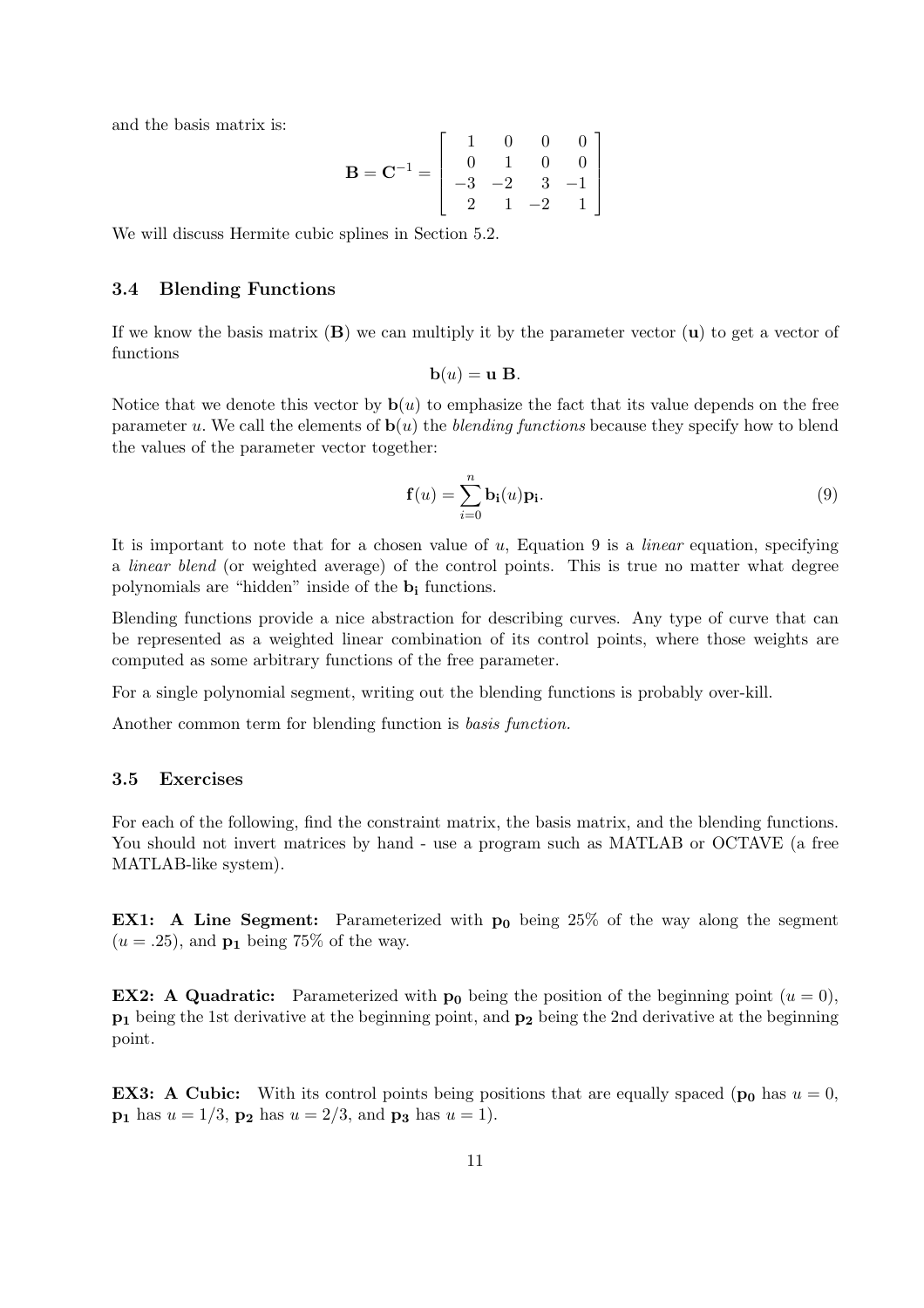**EX4:** A Quintic: (a degree 5 polynomial, so the matrices will be  $6x6$ ) Where  $p_0$  is the beginning position,  $\mathbf{p}_1$  is the beginning derivative,  $\mathbf{p}_2$  is the middle ( $u = .5$ ) position,  $\mathbf{p}_3$  is the 1st derivative at the middle,  $\mathbf{p}_4$  is the position at the end, and  $\mathbf{p}_5$  is the 1st derivative at the end.

## 4 Putting Pieces Together

Now that we've seen how to make individual pieces of polynomial curves, we can consider how to put these curve pieces together.

#### 4.1 Knots

When we put smaller pieces of parametric functions together to form a compound function, there are choices in how we divide up the parameter space. In the previous sections, we have always defined curves over the interval  $0, 1$ , so if we were to define a parametric function f having three pieces, we would choose:

$$
\mathbf{f}(u) = \begin{array}{ll} \mathbf{f_1}(3*u) & \text{if } 0 \le u < \frac{1}{3} \\ \mathbf{f_2}(3*u-1) & \text{if } \frac{1}{3} \le u < \frac{2}{3} \\ \mathbf{f_3}(3*u-2) & \text{if } \frac{2}{3} \le u \le 1. \end{array}
$$

It is sometimes more convenient to have the curves defined over a different range. Most generally, if a curve has  $n$  segments, we could define  $f$  as:

$$
\mathbf{f}_1(u) \qquad \text{if } 0 \le u < t_1
$$
\n
$$
\mathbf{f}(u) = \begin{cases}\n\mathbf{f}_2(u - t_1) & \text{if } t_1 \le u < t_1 + t_2 \\
\mathbf{f}_3(u - t_1 - t_2) & \text{if } t_1 + t_2 \le u < t_1 + t_2 + t_3 \\
\cdots \mathbf{f}_n(u - \sum_{i=1}^{n-1} t_i) & \text{if } \sum_{i=1}^{n-1} t_i \le u < \sum_{i=1}^n t_i\n\end{cases}
$$

,

where  $t_i$  is the length of the parameter space of piece i. This type of notation is nice when each piece might have a different parametric length. The parameter values where the curves change are known as the *knot values*, and the individual spacings,  $t_i$  in this example, are called *knot spacings*.

If you look closely, you will notice that for symmetry, each curve piece is an interval that is open at its end. In practice, when working with piecewise polynomials we will close the last interval.

Usually, basis functions are chosen so that they are non-zero only in a limited range of the parameter. At any given time, only a subset of the basis functions may be active, or potentially non-zero. A more formal definition of a *knot* is a place on the curve where the set of basis functions that are active changes.

For most of our discussion, we will consider only uniform knot spacing with the  $t_i$ . The more generalized notation will be handy when we introduce B-Splines in Section 6.2.

### 4.2 Putting Segments Together

If we want to make a single curve from two line segments, we need to make sure that the end of the first line segment is at the same location as the beginning of the next. There are three ways to connect the two segments(in order of simplicity):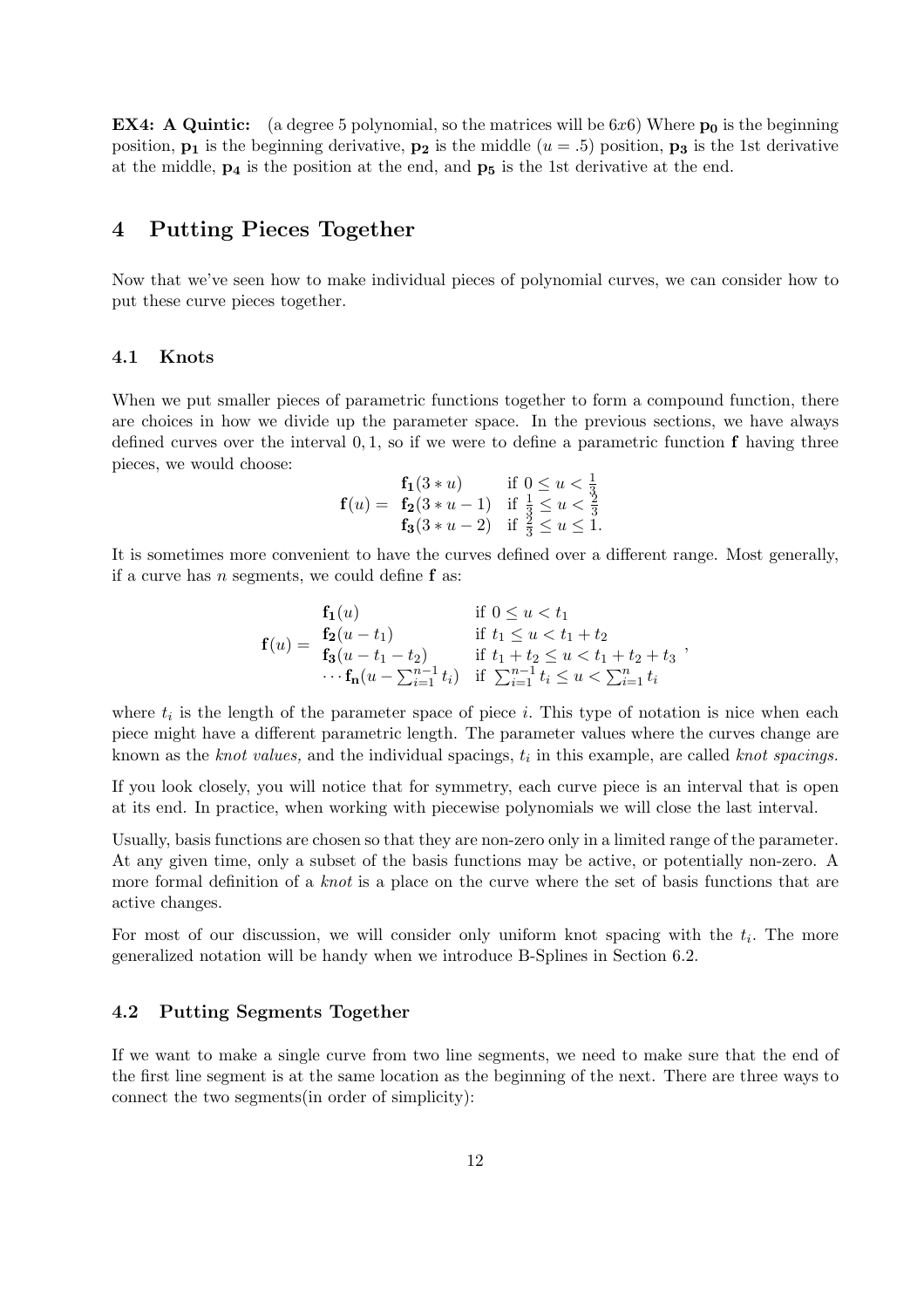- 1. Representat for the line segment as its two endpoints, and then use the same point for both. We call this a *shared-point* scheme.
- 2. Copy the value of the end of the first segment to the begining of the second every time that the parameters of the first segment change. We call this a dependency scheme.
- 3. Write an explicit equation for the connection, and enforce it through numerical methods as the other parameters are changed.

While the simpler schemes are preferable since they require less work, they also place more restrictions on the way the line segments are parameterized. For example, if we wanted to provide the center of the line segment as a parameter (so that the user could specify it directly), we might want to use the beginning of each line segment and the center of the line segment as their parameters. This would force us to use the dependency scheme.

Notice that if we use a shared point or dependency scheme, the total number of control points is less than  $n * m$ , where n is the number of segments and m is the number of control points for each segment; many of the control points of the independent pieces will be computed as functions of other pieces. Notice that if we use either the shared-point scheme for lines (each segment has its two endpoints as its parameters and shares interior points with its neighbors), or if we use the dependency scheme (such as the example one with the first endpoint and midpoint), we end up with  $n + 1$  controls for an n segment curve.

Dependency schemes have a more serious problem. A change in one place in the curve can propagate through the entire curve. This is called a lack of locality. Locality means that if you move a point on a curve it will only effect a local region. The local region might be big, but it will be finite. If a curve's controls do not have locality, changing a control point may effect points infinitely far away.

To see locality, and the lack thereof, in action, consider two chains of line segments, as shown in Figure 3. One chain has its pieces parameterized by their endpoints and uses point-sharing to maintain continuity. The other has its pieces parameterized by an endpoint and midpoint, and uses dependency propagation to keep the segments together. The two segment chains can represent the same curves: they are both a set of  $n$  connected line segments. However, because of locality issues, the endpoint-shared is likely to be more convenient for the user. Consider changing the position of the first control point in each chain. For the endpoint-sharing version, only the first segment will change, while all of the segments will be affected in the midpoint version, as in Figure 3. In fact, for any point moved in the endpoint-shared version, at most two line segments will change. In the midpoint version all segments after the control point that is moved will change, even if the chain were infinitely long.

In this example, the dependency propagation scheme was the one that did not have local control. This is not always true. There are direct sharing schemes that are not local, and propagation schemes that are.

We emphasize that locality is a convenience of control issue. While it is inconvenient to have the entire curve change every time, the same changes can be made to the curve. It simply requires moving several points in unison.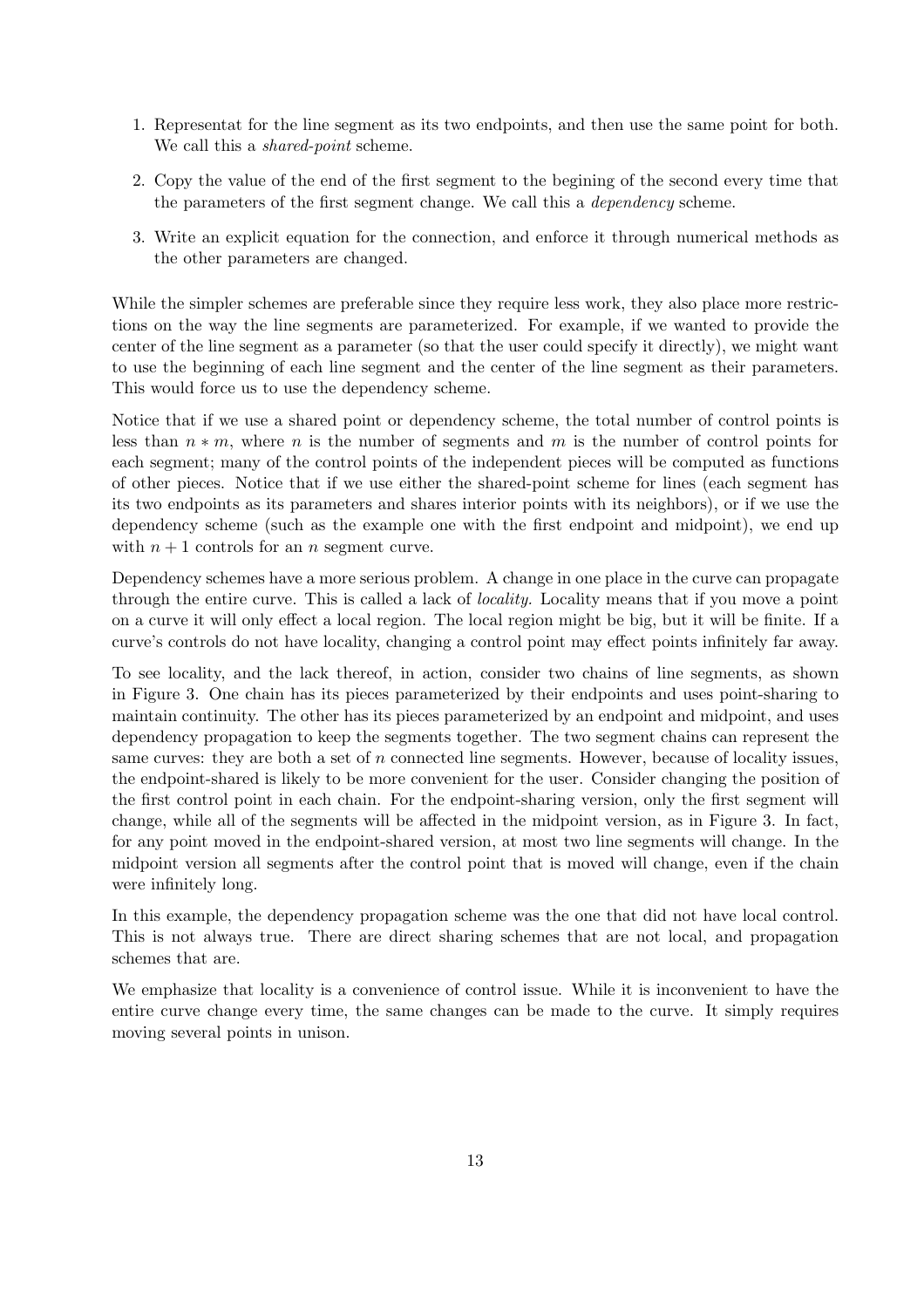

Figure 3: A chain of line segments with local control and one with non-local control.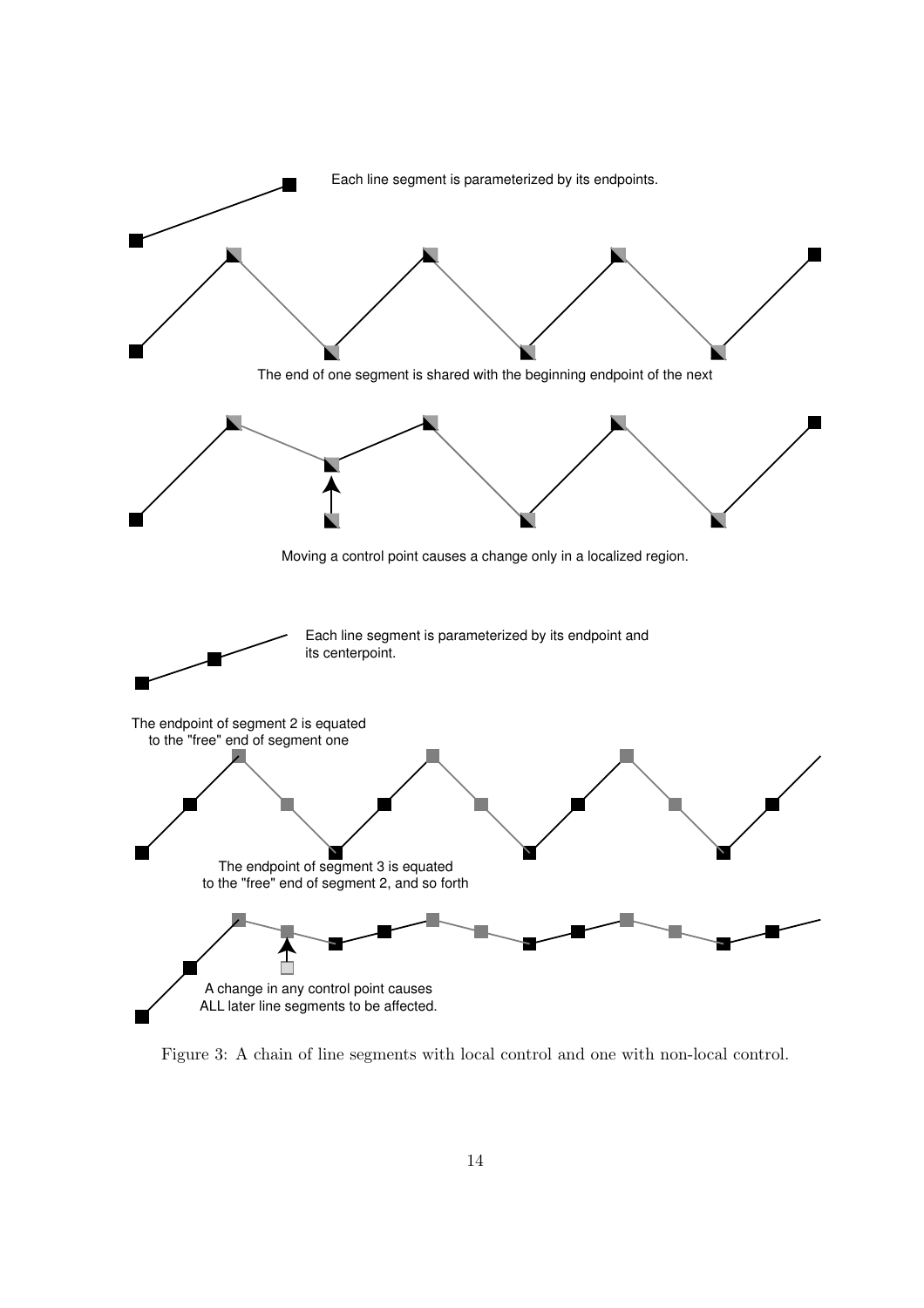## 5 Cubics

In graphics, when we make polynomial curves that are not lines, they are almost always cubics. There are a number of reasons why cubics are popular in computer graphics:

- Cubic polynomials allow for  $C(2)$  continuity, which is generally sufficient for most visual tasks. The  $C(1)$  smoothness that quadratics offer is often insufficient. The greater smoothness offered by higher order polynomials is rarely important.
- Cubic curves provide the minimum-curvature interpolants to a set of points. That is, if you have a set of  $n + 3$  points and define the "smoothest" curve that passes through them (that is the curve that has the minimum curvature over its length), this curve can be represented as a piecewise cubic with  $n$  segments.
- Cubic polynomials have a nice symmetry where position and derivative can be specified at the beginning and end.
- Cubic polynomials have a nice tradeoff between the numerical issues in computation and the smoothness.
- The linear equations that cubics lead to (when using the matrix forms of Section 3.1.1) are  $4 \times 4$ , and computer graphicists tend to like  $4 \times 4$  matrices.
- Everyone in computer graphics seems to use cubics. It is what the books talk about, its what the graphics libraries best support, . . . The popularity of cubics is somewhat self-perpetuating!

Notice that we do not have to use cubics. They just tend to be the best tradeoff between amount of smoothness and complexity. Different applications may have different tradeoffs. For example, many font rendering systems use quadratic polynomials. We focus on cubics since they are what most computer graphics end up use.

A segment of a cubic is defined by:

$$
\mathbf{f}(u) = a_0 + a_1 u + a_2 u^2 + a_3 u^3.
$$

As we discussed in Section 3, the polynomial coefficients are not usually a convenient way to describe a cubic segment. Instead, we will choose alternate representations that can be converted to this canonical form using the methods of Section 3.

Unfortunately, there is no single "best" representation for a piecewise cubic. It is not possible to have a curve representation that has all of the following desirable properties:

- 1. the curve is a cubic;
- 2. the curve interpolates its control points;
- 3. the curve has local control;
- 4. the curve has  $C(2)$  continuity.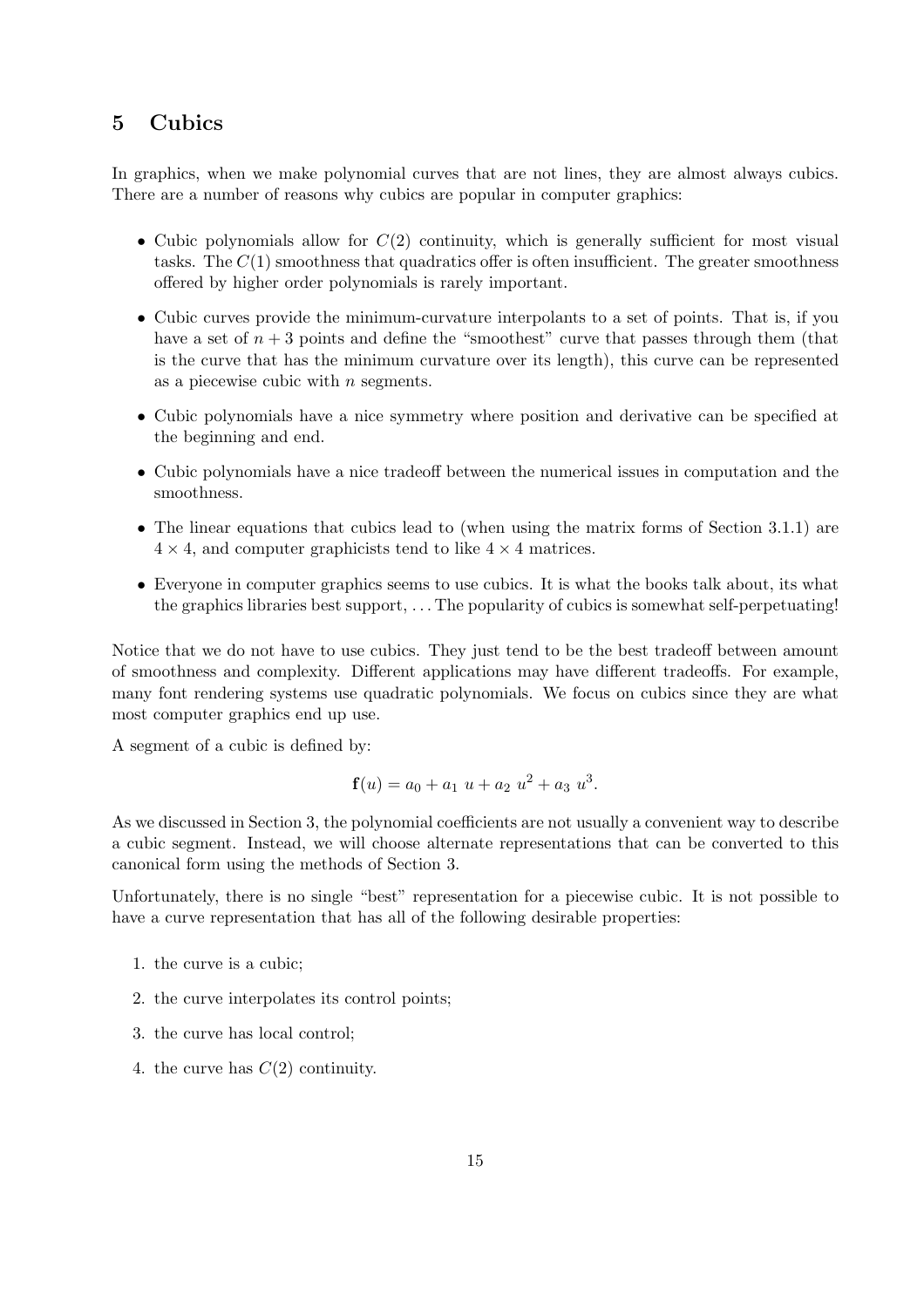We can have any three of these properties, but not all four. The are representations that have any combination of three. In this document, we will discuss cubic B-Splines that do not interpolate their control points (but have local control and are  $C(2)$ ), Cardinal and Catmull-Rom splines that interpolate their control points and offer local control but are not  $C(2)$ , and natural cubics that interpolate and are  $C(2)$ , but do not have local control.

The continuity properties of cubics refer to the continuity between the segments (at the knot points). The cubic pieces themselves have infinite continuity in their derivatives (the way we have been talking about continuity so far). Note that if you have a lot of control points (or knots), the curve can be wiggly, which might not seem "smooth."

#### 5.1 Natural Cubics

With a piecewise cubic curve, it is possible to create a  $C(2)$  curve. To do this, we need to specify the position, first and secondd derivative at the beginning of each segment (so that we can make sure that it is the same as the end of the previous segment). Notice, that each curve segment receives 3 out of its 4 parameters from the previous curve in the chain. These  $C(2)$  continuous chains of cubics are sometimes referred to as natural cubics.

For one segment of the natural cubic, we need to parameterize the cubic by the positions of its endpoints, and the first and second derivative at the beginning point. The control points are therefore:

$$
p_0 = f(0) = a_0 + 0^1 a_1 + 0^2 a_2 + 0^3 a_3
$$
  
\n
$$
p_1 = f'(0) = a_1 + 2 0^1 a_2 + 3 0^2 a_3
$$
  
\n
$$
p_2 = f''(0) = 2 a_2 + 6 0^1 a_3
$$
  
\n
$$
p_3 = f(1) = a_0 + 1^1 a_1 + 1^2 a_2 + 1^3 a_3.
$$

Therefore, the constraint matrix is:

$$
\mathbf{C} = \left[ \begin{array}{cccc} 1 & 0 & 0 & 0 \\ 0 & 1 & 0 & 0 \\ 0 & 0 & 2 & 0 \\ 1 & 1 & 1 & 1 \end{array} \right],
$$

and the basis matrix is:

$$
\mathbf{B} = \mathbf{C}^{-1} = \left[ \begin{array}{cccc} 1 & 0 & 0 & 0 \\ 0 & 1 & 0 & 0 \\ 0 & 0 & .5 & 0 \\ -1 & -1 & -0.5 & 1 \end{array} \right].
$$

The disadvantage of natural cubic splines is that they are not local. Any change in any segment may require the entire curve to change (at least the part after the change was made). Another issue is that we only have control over the derivatives at the curve at its beginning. Segments after the beginning of the curve determine their derivatives from their beginning point.

### 5.2 Hermite Cubics

Hermite cubic polynomials were discussed in Section 3.3. A segment of a cubic Hermite Spline allows the positions and first derivatives of both of its end points to be specified. A chain of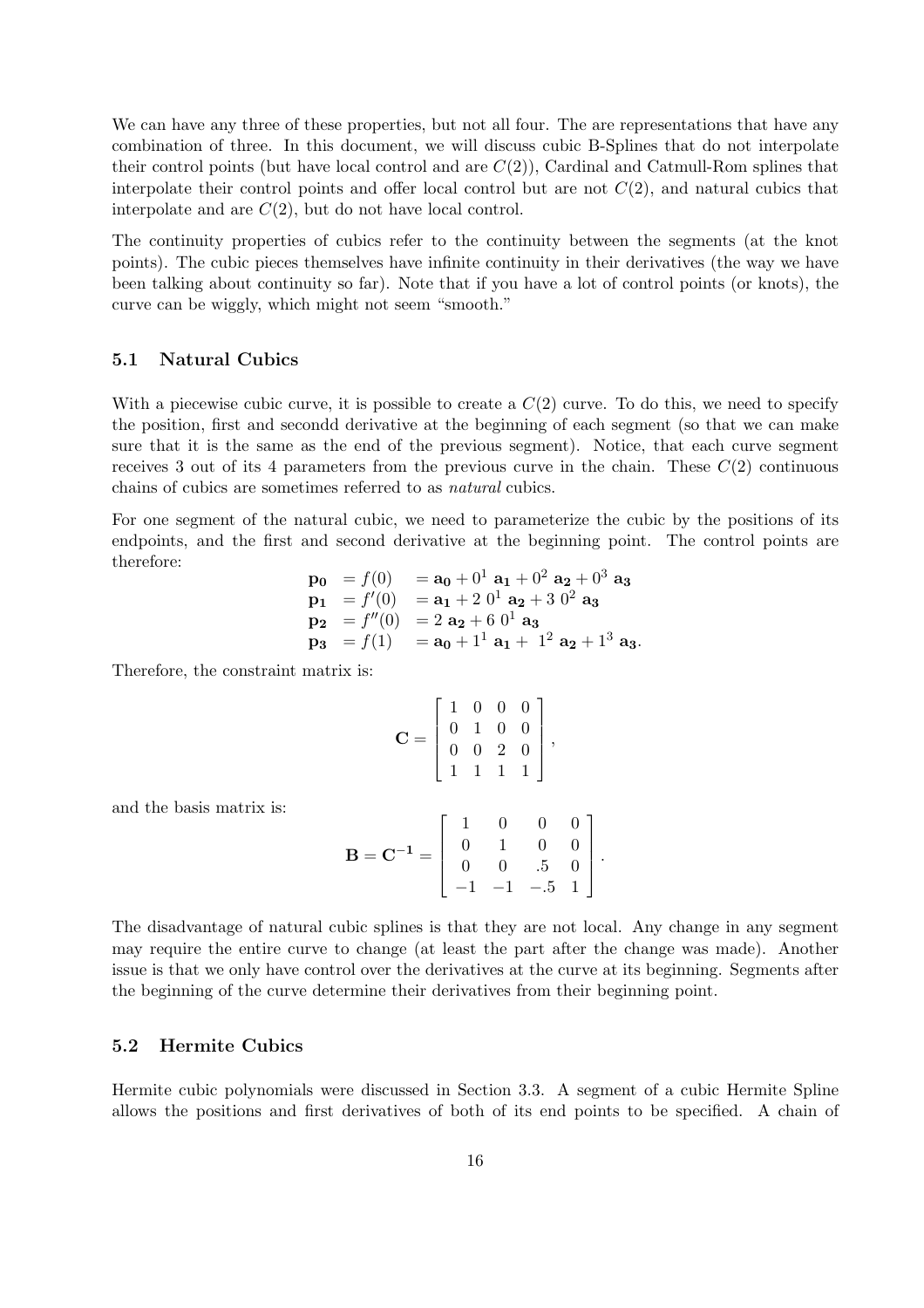

Figure 4: A Hermite Cubic Spline made of 3 segments.



Figure 5: A segment of a cardinal cubic spline interpolates its second and third control points  $(p_1)$ and  $\mathbf{p}_2$ ), and uses its other points to determine the derivatives at the beginning and end.

segments can be linked into a  $C(1)$  spline by using the same values for the position and derivative of the end of one segment and the beginning of the next.

A Hermite spline specifies a curve from a sequence of points. Each point has an associated vector (for the derivative at that point). The spline interpolates the points, as shown in Figure 4.

Hermite cubics are convenient because they provide local control over the shape, and provide  $C(1)$ continuity. However, since the user must specify both positions and vectors, a special interface for the vectors must be provided. One possibility is to provide the user with points that represent where the derivative vectors would end if they were "placed" at the position point.

#### 5.3 Cardinal Cubics

A Cardinal Cubic Spline is a type of  $C(1)$  interpolating spline made up of cubic polynomial segments. A Cardinal Spline interpolates all of its controls except for the first and last (as opposed to a Hermite Spline which interpolates half of its controls, and uses the other half to specify derivative vectors). Cardinal Splines have a parameter called tension that controls how "tight" the curve is between the points it interpolates. For the important special case of  $t = 0$ , the splines are called *Catmull-Rom* splines.

A segment of a Catmull-Rom spline interpolates its second and third points. The derivative at the beginning of the curve is determined by the vector between the first and third control points, while the derivative at the end of the curve is given by the vector between the second and forth points, as shown in Figure 5.

The tension parameter adjusts how much the derivatives are scaled. Specifically, the derivatives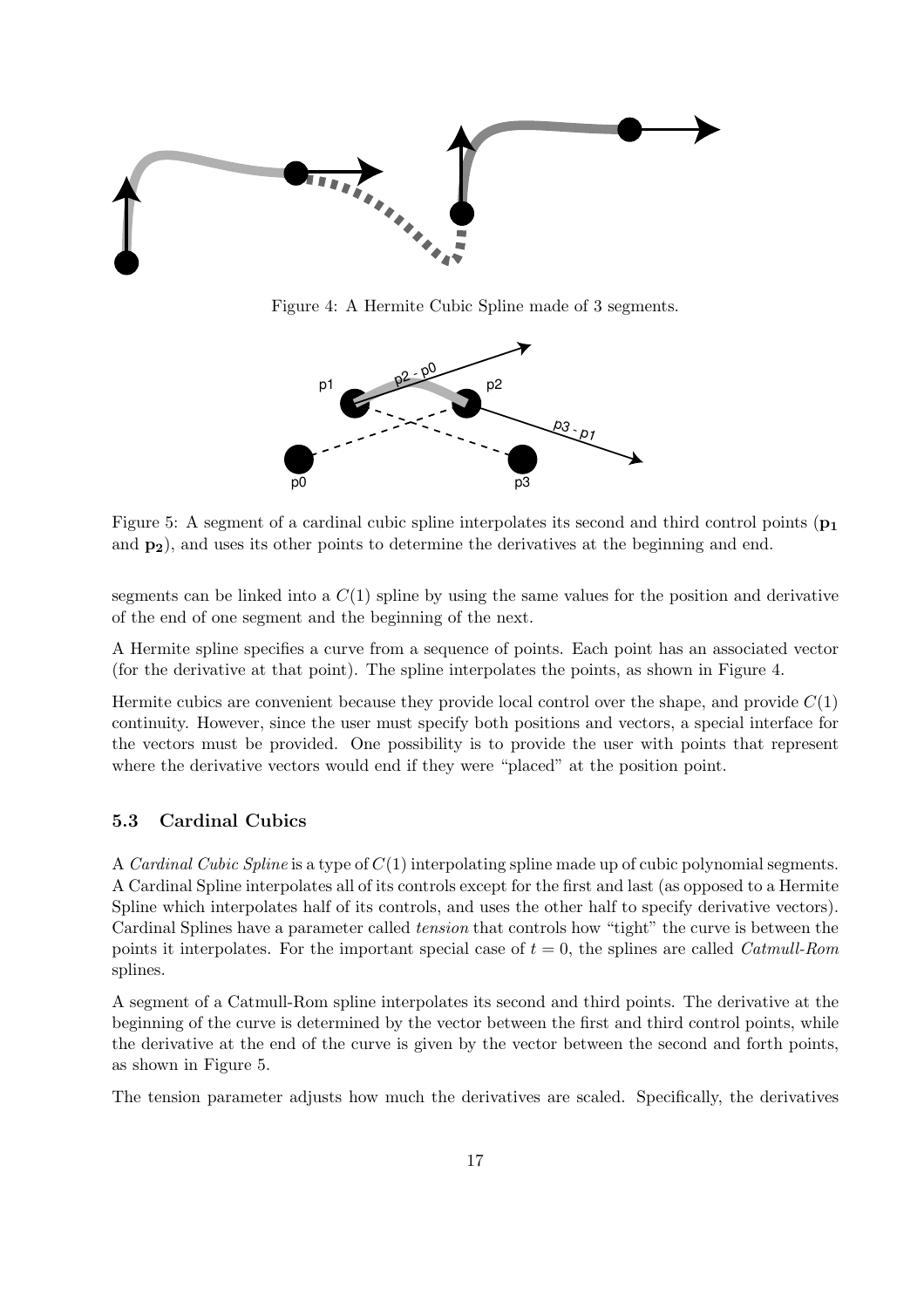

Figure 6: Cardinal splines through the 7 control points with varying values of tension parameter  $t$ .

are scaled by  $1/2(1-t)$ . The constraints on the cubic are therefore:

$$
f(0) = \mathbf{p_1}
$$
  
\n
$$
f(1) = \mathbf{p_2}
$$
  
\n
$$
f'(0) = \frac{1}{2}(1-t)(\mathbf{p_2} - \mathbf{p_0})
$$
  
\n
$$
f'(1) = \frac{1}{2}(1-t)(\mathbf{p_3} - \mathbf{p_1})
$$

Solving these for the control points (defining  $s = (1 - t)/2$ ) gives:

$$
\begin{array}{lll}\n\mathbf{p_0} &=& f(1) - \frac{2}{1-t}f'(0) &=& a_0 + (1 - \frac{1}{s})a_1 + a_2 + a_3 \\
\mathbf{p_1} &=& f(0) &=& a_0 \\
\mathbf{p_2} &=& f(1) &=& a_0 + a_1 + a_2 + a_3 \\
\mathbf{p_3} &=& f(0) + \frac{1}{s}f'(1) &=& a_0 + \frac{1}{s}a_1 + 2\frac{1}{s}a_2 + 3\frac{1}{s}a_3\n\end{array}
$$

This gives the cardinal matrix

$$
\mathbf{B} = \mathbf{C}^{-1} = \begin{bmatrix} 0 & 1 & 0 & 0 \\ -s & 0 & s & 0 \\ 2s & s-3 & 3-2s & -s \\ -s & 2-s & s-2 & s \end{bmatrix}.
$$

Cardinal splines are useful because they are the easiest way to interpolate a set of points with  $C(1)$ continuity and local control. They are only  $C(1)$ , so they sometimes get "kinks" in them.

In Figure 6, a set of cardinal splines through a set of points are shown. The curves use the same control points, but use different values for the tension parameters. Note that the first and last control points are not interpolated.

## 5.4 Tension-Continuity-Bias Controls

Omitted in this version. See the section in Hearn and Baker for details.

## 6 Approximating Curves

It might seem like the easiest way to control a curve is to specify a set of points for it to interpolate. In practice, however, interpolation schemes often have undesirable properties because they have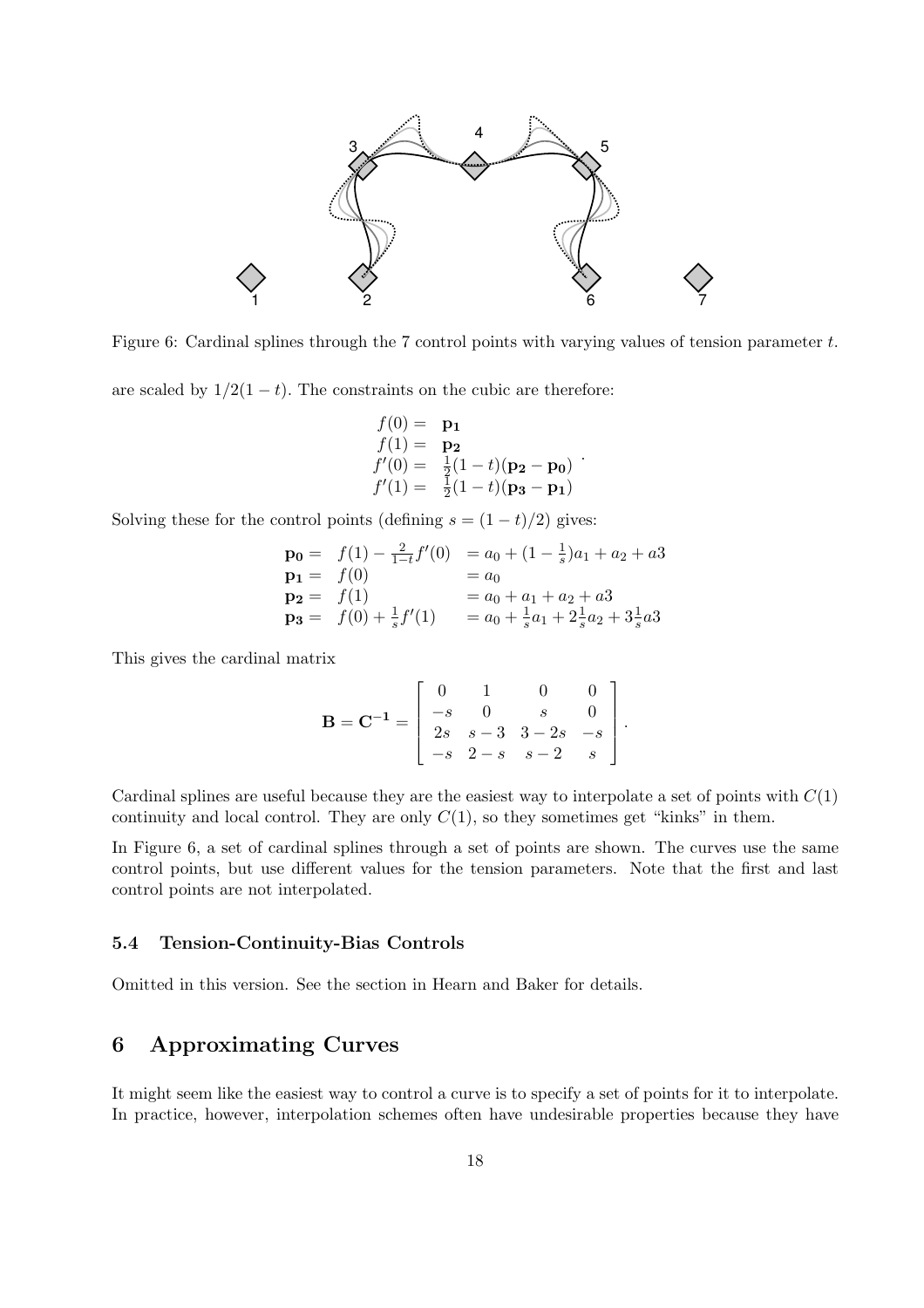less continuity and offer no control of what happens between the points. Curve schemes that only approximate the points are often preferred. With an approximating scheme, the control points influence the shape of the curve, but do not specify it exactly. Although we give up the ability to directly specify points for the curve to pass through, we gain better behavior of the curve and local control. The two most important types of approximating curves in computer graphics are Bézier Curves and B-Splines.

## 6.1 Bézier Curves

Mathematician Pierre Bézier was a pioneer in the mathematical representation of free form curves. The curves that are named after him are an approximating form of polynomial curves that were specifically developed to be convenient for users to control.

A segment of a Bézier curve can be of any degree (polynomial order). Each segment is a single polynomial. Usually, complex curves are made up of a number of low order pieces. Many popular illustration programs (such as Adobe Illustrator and Macromedia Freehand) use cubic Bézier segments, and many font representation schemes (such as the one used in Postscript) use quadratic Bezier segments to describe the outlines of the characters.

Like other polynomial forms, a Bézier segment of order n has  $n+1$  control points. No matter what the order of the segment is, it will always begin at its first end point and end at its last endpoint. The other control points influence the shape of the curve, but it will not pass through them. Bézier segments have the property that they always stay inside the convex hull of their control points.

The first derivatives (tangents) of Bézier curves are always proportional to the vector between the end control points and the ones they are adjacent to. The derivative at the beginning is a fraction of the vector between the first and second control points, and the derivative at the end of the segment is a fraction of the vector between the second to last and last end point. The proportionality constant is the order of the curve segment. Therefore the first derivative of a cubic Bézier at its beginning is 3 times the vector between the first and second control point.

Note that cubic Béziers bear a resemblance to cubic Hermite polynomials. Both allow for easy specification of the ends of the segments, and easy specification of the first derivatives at the ends. The key difference is that all of the controls of the Bézier curve are in the same space as the curve itself, whereas the some of the controls of the Hermite polynomial are vectors. Also, remember the scaling factor between the vector between points and the derivatives in the Bézier curves.

Given that we know what the control points of a Bézier curve do, we could write constraints and solve for the parametric form as we did in Section 3.3 (and you will be asked to do this in an Exercise). However, the blending functions for Bézier curves have the common form that works for all orders:

$$
b_{k,n}(u) = C(n,k) u^{k} (1-u)^{(n-k)},
$$

where n is the order of the Bézier curve, and k is the blending function number between 0 and n (inclusive).  $C(n, k)$  is the binomial coefficients

$$
C(n,k) = \frac{n!}{k! (n-k)!}.
$$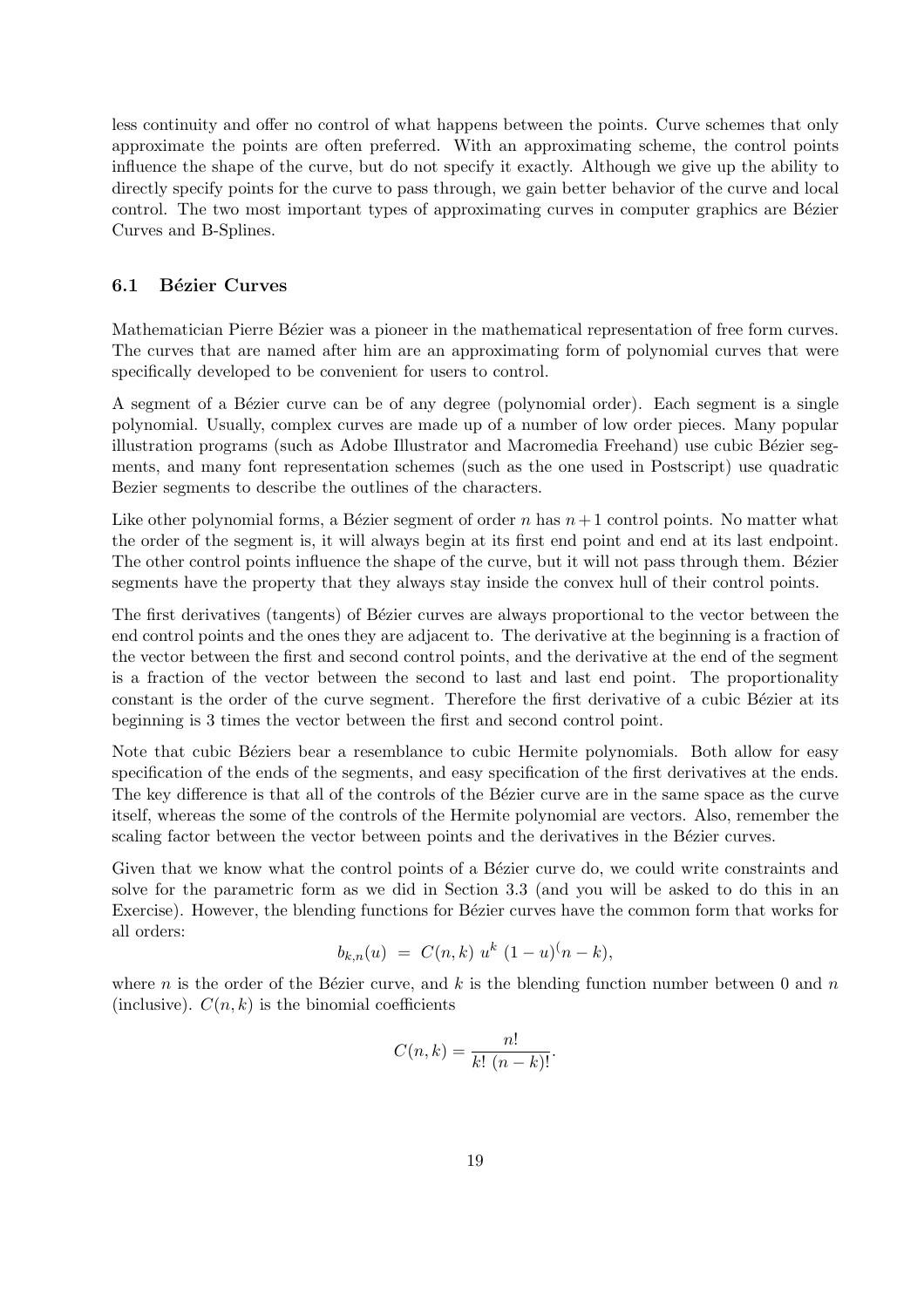

Figure 7: An illustration of the De Casteljau algorithm for a cubic Bézier. The left shows the construction for  $u = .5$ . The right shows the construction for  $.25, .5,$  and  $.75$ .

Given the positions of the control points  $p_i$ , the function to evaluate the Bézier curve of order n (with  $n+1$  control points) is:

$$
\mathbf{p}(u) = \sum_{k=0}^{n} p_k C(n,k) u^k (1-u)^{(n-k)}.
$$

Continuity between Bézier curve segments must be created by placing the control points of each segment in the right place. For  $C(0)$  continuity, the first point of one curve must be the last point of the other. For  $G(1)$  continuity, the 2nd to last point of the first curve and the second point of the 2nd curve must be collinear with the equated endpoints. For  $C(1)$  continuity, the distances between the points must be equal as well.

#### 6.1.1 The De Casteljeau Algorithm

One nice feature of Bézier Curves is that there is a very simple and general method for computing them. The method, called the de Casteljau Algorithm, uses a sequence of linear interpolations to compute the positions along the Bézier curve of arbitrary order.

The De Casteljau algorithm begins by connecting every adjacent set of points with lines, and finding the point on these lines that is the u interpolation, providing a set of  $n-1$  points. These points are then connected with straight lines, those lines are interpolated (again by u), giving a set of  $n-2$ points. This process is repeated until there is one point. An illustration of this process is shown in Figure 7.

#### 6.2 B-Splines

Suppose we were to develop a type of piecewise polynomial curve that approximated a set of points. Given n points, we would want to define n blending or basis functions, defined over the domain of the curve  $u \in [0, n]$ . B-Splines provide a method for defining these basis functions for any degree  $d-1$  of polynomial (although, the degree must be less than the number of points). B-Splines provide a number of very useful properties: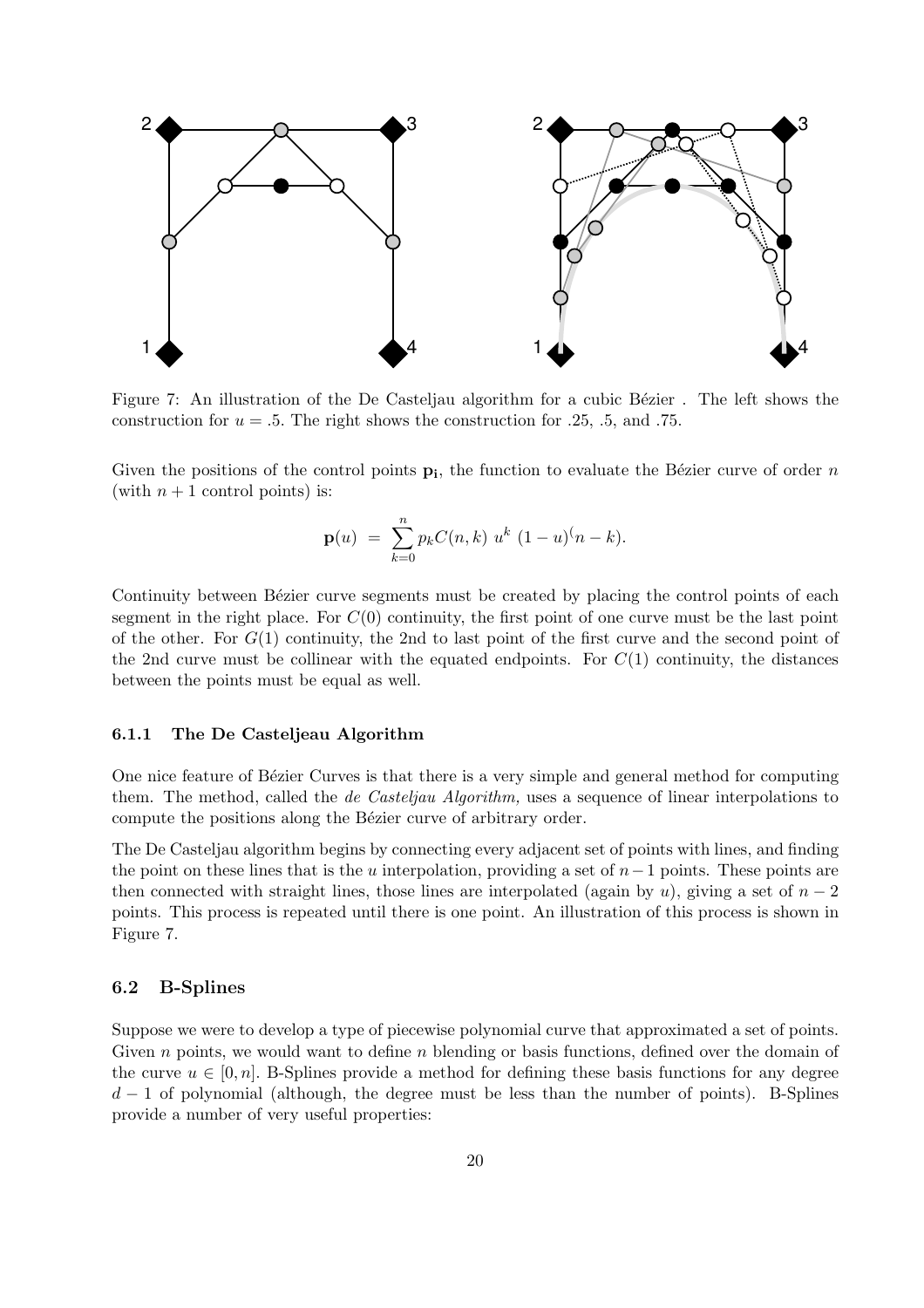- 1. The basis functions (as well as the resulting curve that is the sum of the basis functions) is  $C(d-2)$  continuous.
- 2. The basis functions are local. That is, they are zero except for a finite size region that depends only on d, not on n. This means that the points give local control over the curve.
- 3. The basis function sum up to one for any parameter value where there are d active basis functions. This is important since it means that shifting all of the points causes the entire curve to shift.
- 4. The blending functions have a simple and (in the opinion of many people, including myself) elegant procedure for construction, thanks to the method of Cox and de Boor. This procedure is very general.
- 5. The curves tend to be very mathematically well behaved, and respond nicely to changes in the point positions. Therefore, even though they do not interpolate the points, they still can be used interactively by having the user drag the points around.
- 6. The basis functions can be defined for any set of knot values.

To use the B-Splines, we need to have a weight each blending function by the value of its control point,

$$
f(t) = \sum_{k=0}^{n} \mathbf{p}_k B_{k,d}(t).
$$

To illustrate the B-Splines, we'll consider the simple ones with  $d = 2$ . This means that the polynomials will be of degree 1 (to be consistent with the literature, the degree of the B-Spline is one more than the degree of the polynomial - don't ask me why). The blending functions have the form:

$$
B_{i,2}(t) = \begin{cases} 0 & \text{if } t < i - 1 \\ 1 - (i - t) & \text{if } i - 1 \le t < i \\ 1 - (t - i) & \text{if } i \le t \le i + 1 \\ 0 & \text{if } t > i + 1 \end{cases}.
$$

These blending functions are graphed for various values of i in Figure 8.

Notice that for  $d = 2$ , the B-Splines create a linear interpolation of the points, and that for this case, all of the useful properties are met (the curve is  $C(0)$ , moving a point only affects the curve near it, ...). The case of  $d = 2$  is unusual for B-Splines because it does interpolate the points.

You should also notice that for this example, the knot values are the integers from 0 to n, inclusive. More general methods for defining B-Splines would allow us to provide a vector of knot values. We denote the knot vector by **u**, and will use a subscript to refer to an individual knot value. For the  $d = 2$  example, knot value  $\mathbf{u}_i$  is the parameter value of the curve where the curve interpolated point i. The blending functions would then have the form:

$$
B_{i,2}(t) = \begin{cases} 0 & \text{if } t < u_{i-1} \\ 1 - \frac{u_i - t}{u_i - u_{i-1}} & \text{if } u_{i-1} \le t < u_i \\ 1 - \frac{t - u_i}{u_{i+1} - u_i} & \text{if } u_i \le t \le u_{i+1} \\ 0 & \text{if } t > u_{i+1} \end{cases} \tag{10}
$$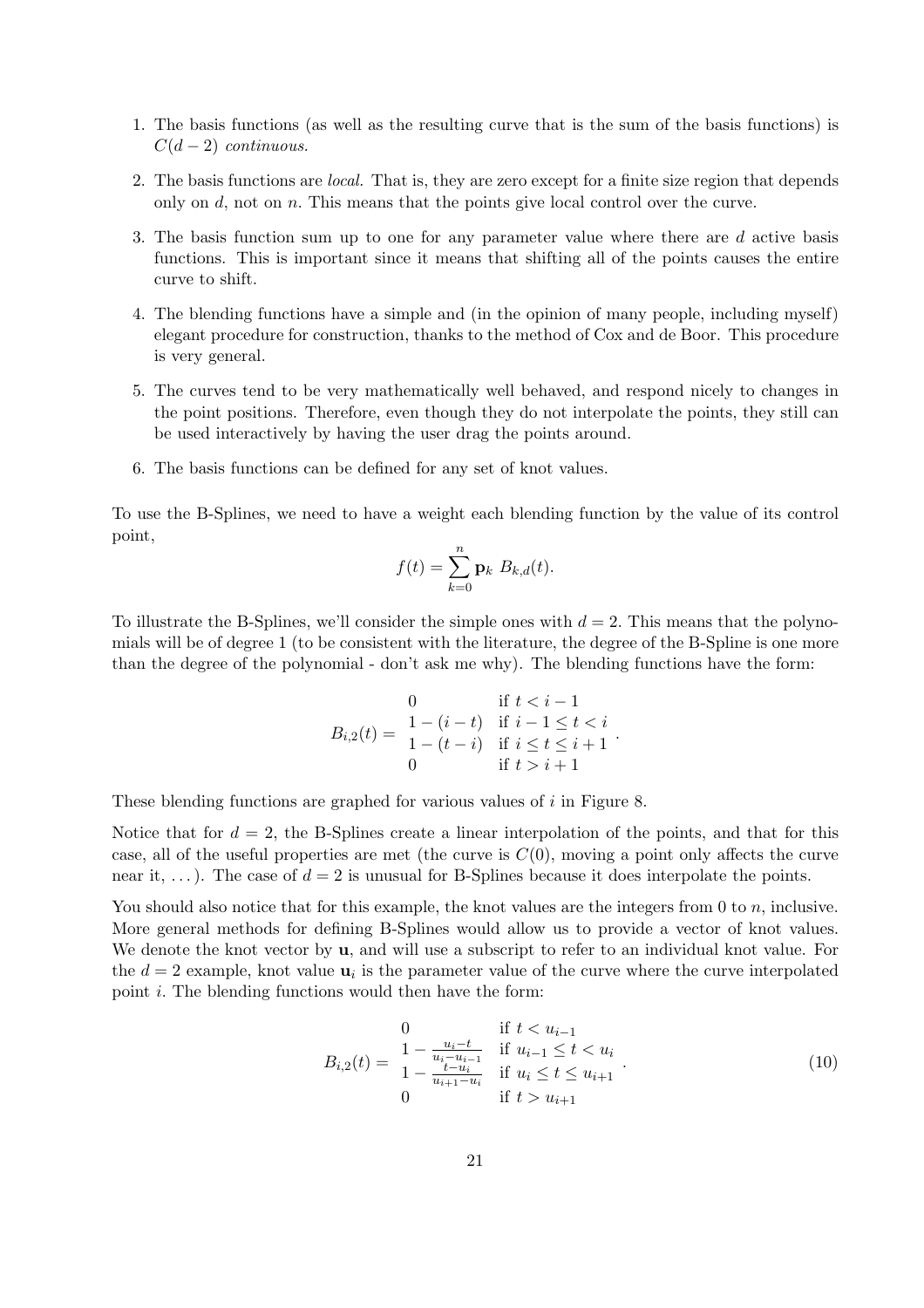

Figure 8: B-Spline blending functions for  $d = 2$  and  $n = 5$  and uniformly spaced knots at the integers.

The general recurrence (the Cox  $/$  de Boor equation) for basis function  $k$  of arbitrary B-Spline order  $d$ , and knot vector **u** is:

$$
B_{k,1}(t) = \begin{cases} 1 & \text{if } \mathbf{u}_k \le t \le \mathbf{u}_{k+1} \\ 0 & \text{otherwise} \end{cases}
$$
  

$$
B_{k,d}(t) = \frac{t - \mathbf{u}_k}{\mathbf{u}_{k+d-1} - \mathbf{u}_k} B_{k,d-1}(t) + \frac{\mathbf{u}_{k+d} - t}{\mathbf{u}_{k+d} - \mathbf{u}_{k+1}} B_{k+1,d-1}(t)
$$

The B-Spline functions for the knot vector  $[0, 1, 2, 3, 4, 5, 6, 7, 8]$  are shown for various values of d in Figures 9 through 11.

### 6.3 Uniform B-Splines

If the spacing between the knots is uniform, then the B-Spline is referred to as a uniform B-Spline. A non-uniform B-Spline is a B-Spline that makes use of the extra generality afforded by non-uniform spacing.

For uniform B-Splines, the blending functions are all very similar. In fact, they have the same shape, just shifted to a different "place." For this reason, uniform B-Splines are said to be periodic.

The periodic basis functions can create a problem at the beginning and end: because it takes d basis functions to add up to one, before knot  $d-1$ , there aren't enough basis functions. Notice in Figure 8 how the functions sum to one between that values of 1 and 5. Within this range, the B-Spline curve caused by summing the basis functions is useful.

There are three different ways to handle the problem of basis functions not summing up: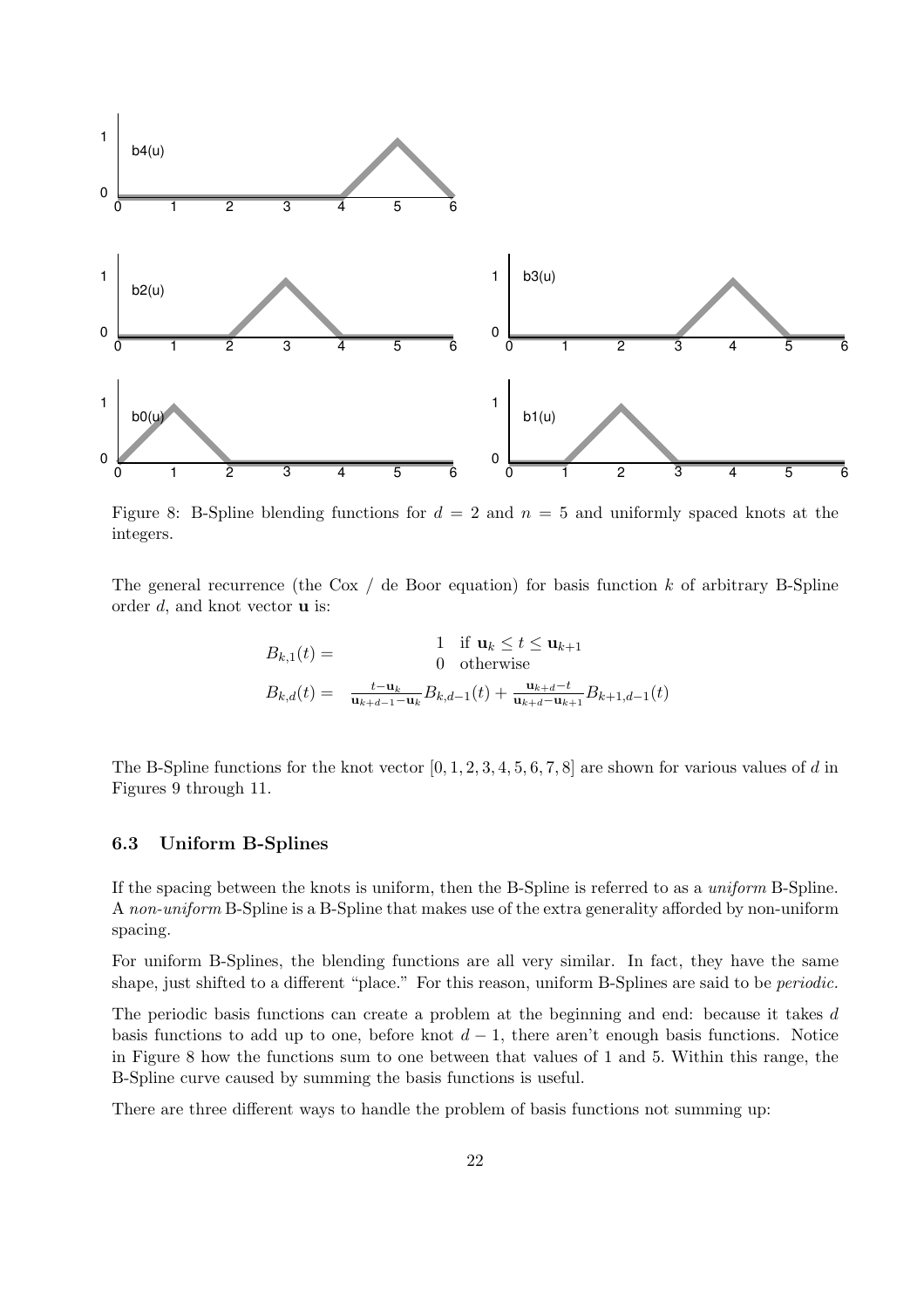

Figure 9: B-Spline functions for knot vector  $[0, 1, 2, 3, 4, 5, 6, 7, 8]$  and  $d = 2$ .



Figure 10: B-Spline functions for knot vector  $[0, 1, 2, 3, 4, 5, 6, 7, 8]$  and  $d = 3$ .



Figure 11: B-Spline functions for knot vector  $[0, 1, 2, 3, 4, 5, 6, 7, 8]$  and  $d = 4$ .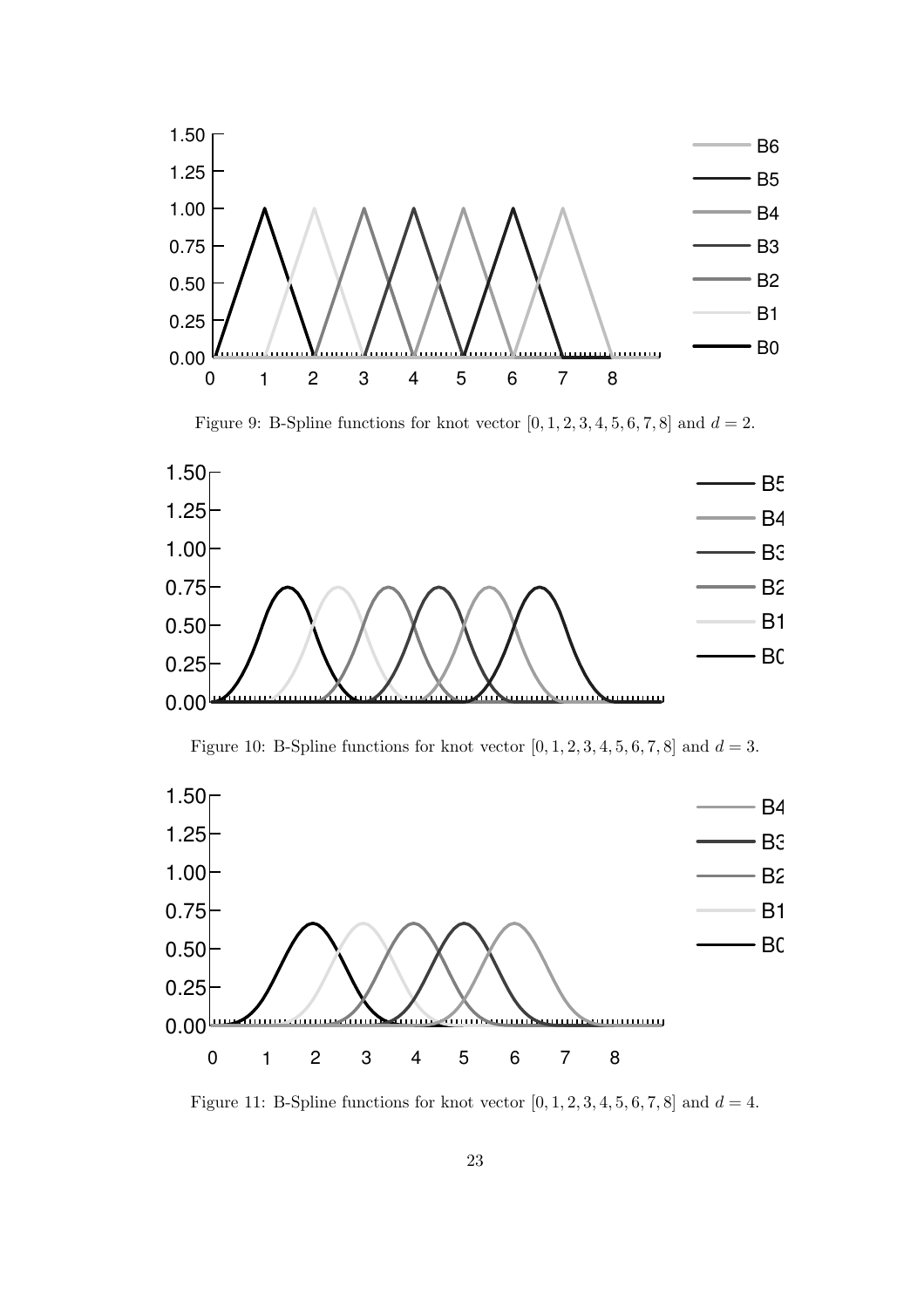- 1. We can restrict the values of the parameter that we look at to the useful range. In the example of Figure 8 this is 1 to 5.
- 2. We can add extra knots that are outside of the range that we want the parameter to span. In the example of Figure 8, we can add a knot (and therefore a basis function) for −1 works over the entire range 0 to 5. This means we need to specify another control point for the new blending function.
- 3. If the curve is closed, then we can use the control points of the last knots for the beginning, and of the first control points for the ends. This is another way that the uniform B-Splines are periodic (the period is around the closed curve).

If we are willing to use non-uniform B-Splines, we can repeat the first and last knot multiple times in order to get the extra knots we need to make the curve span the correct parameter range. Because we associate control points with knot *values* not their indices, this does not require adding any new control points. If we replicate the first and last knots enough, the B-Splines will interpolate their end control points.

## 6.3.1 Cubic B-Splines

For reasons discussed earlier, cubic polynomials are popular in graphics. B-Splines of order  $d = 4$ (since the B-Spline order is one more than the polynomial order) are often used.

A different way to look at B-Splines is as a bunch of polynomial segments, each using the same set of blending functions on a different set of points. This form makes B-Splines work like the curves we talked about in Sections 3 and 5.

The basis matrix for periodic, uniform, cubic B-Splines is:

$$
\mathbf{M_b} = \frac{1}{6} \left[ \begin{array}{rrrr} -1 & 3 & -3 & 1 \\ 3 & -6 & 3 & 0 \\ -3 & 0 & 3 & 0 \\ 1 & 4 & 1 & 0 \end{array} \right].
$$

To make segments connect properly (with  $C(2)$  continuity) they must share 3 points. That is, if the first segment of the curve uses points  $\mathbf{p}_0$ ,  $p_1$ ,  $\mathbf{p}_2$ , and  $\mathbf{p}_3$ , then the next segment should use points  $\mathbf{p}_1$ ,  $\mathbf{p}_2$ ,  $\mathbf{p}_3$ ,  $\mathbf{p}_4$ .

The uniform, cubic B-Spline segment is similar to a cardinal cubic in that it connects the 2nd and 3rd of its 4 points. Unlike a cardinal spline, however, it does not interpolate its points. For giving up interpolation, you get better continuity (the cubic B-Splines are  $C(2)$ ).

### 6.4 Curve Fitting

Suppose that you have a set of points that you want a curve to interpolate. You might make an interpolating curve that passes through all of them, but then it might be hard to get the continuity and other nice properties of B-Splines. Instead, you might want to adjust a B-Spline (or other piecewise polynomial curve) to fit the points as closely as possible.